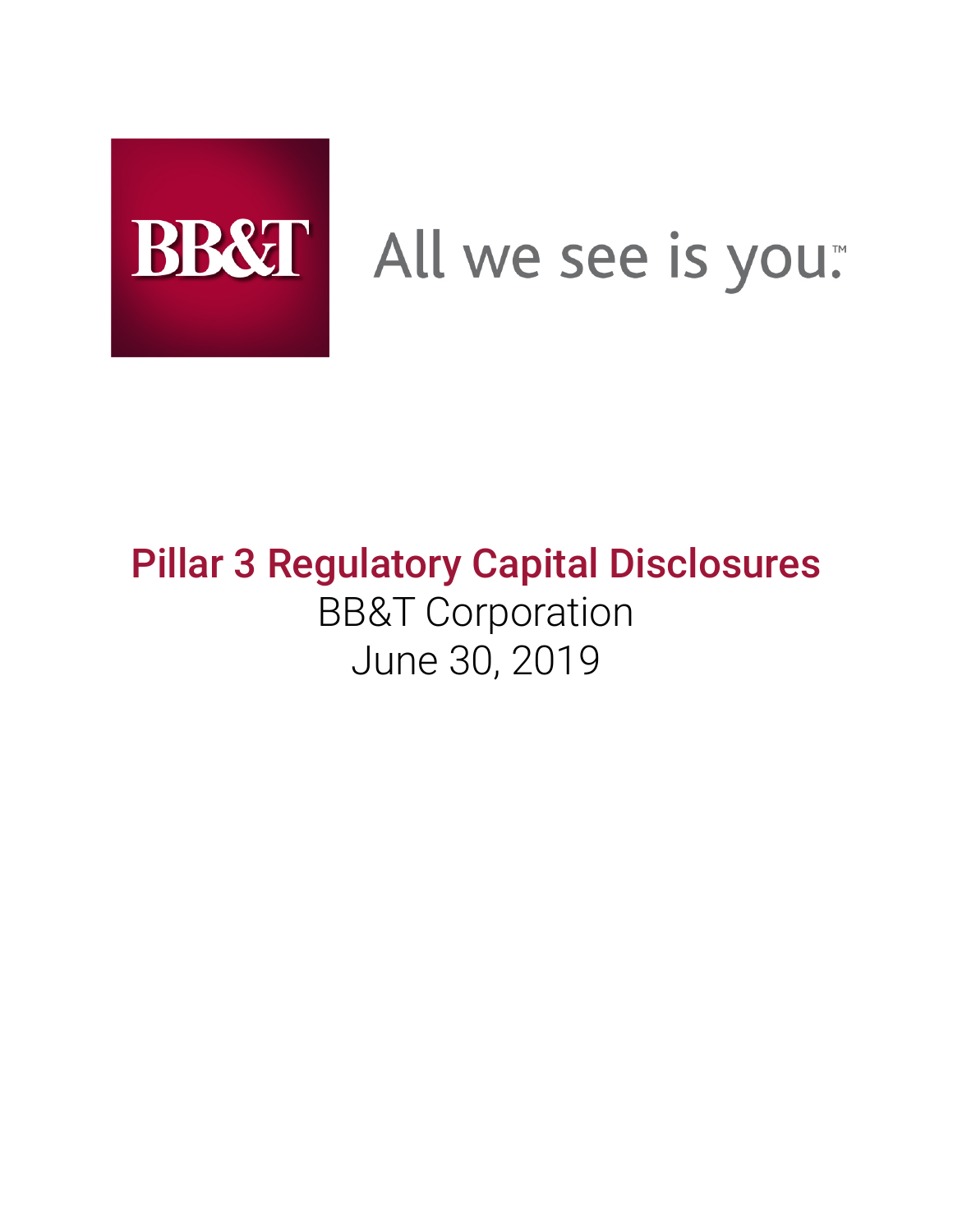# **Table of Contents**

|                                                   | Page No.        |
|---------------------------------------------------|-----------------|
| <b>Glossary of Defined Terms</b>                  |                 |
| Introduction                                      | $\overline{2}$  |
| <b>Regulatory Capital</b>                         | $\overline{3}$  |
| Capital Adequacy Process                          | 4               |
| <b>Capital Ratios</b>                             | $\underline{6}$ |
| Credit Risk                                       | 7               |
| <b>Risk Mitigation</b>                            | 13              |
| Securitizations                                   | $\frac{14}{1}$  |
| Equity Securities not Subject to Market Risk Rule | 15              |
| Forward-Looking Statements                        | 16              |
|                                                   |                 |
| Appendix:                                         |                 |
| <b>Cross Reference Table</b>                      | $A-1$           |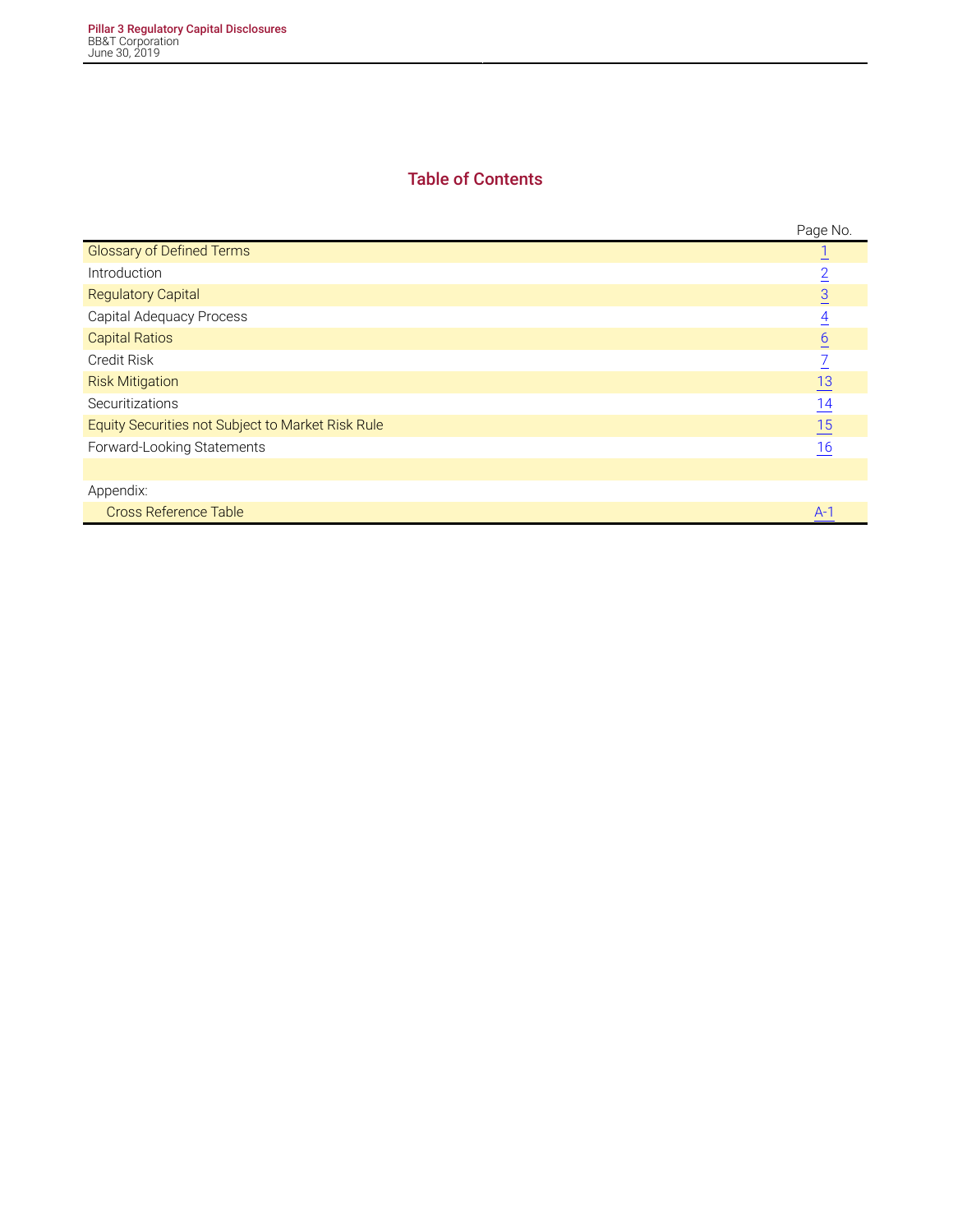# <span id="page-2-0"></span>**Glossary of Defined Terms** – The following terms may be used throughout this Report:

| Term                  | Definition                                                                               |
|-----------------------|------------------------------------------------------------------------------------------|
| <b>ACL</b>            | Allowance for credit losses                                                              |
| <b>AFS</b>            | Available-for-sale                                                                       |
| <b>Agency MBS</b>     | Mortgage-backed securities issued by a U.S. government agency or GSE                     |
| <b>ALLL</b>           | Allowance for loan and lease losses                                                      |
| <b>AOCI</b>           | Accumulated other comprehensive income (loss)                                            |
| <b>BOLI</b>           | Bank-owned life insurance                                                                |
| <b>Basel III</b>      | Global regulatory standards on bank capital adequacy and liquidity published by the BCBS |
| BB&T                  | BB&T Corporation and subsidiaries                                                        |
| <b>BCBS</b>           | Basel Committee on Banking Supervision                                                   |
| <b>BHC</b>            | Bank holding company                                                                     |
| <b>Branch Bank</b>    | <b>Branch Banking and Trust Company</b>                                                  |
| CAP                   | Capital Adequacy Process                                                                 |
| <b>CCAR</b>           | Comprehensive Capital Analysis and Review                                                |
| <b>CCP</b>            | Central clearing party                                                                   |
| CET1                  | Common equity tier 1                                                                     |
| Company               | BB&T Corporation and subsidiaries (interchangeable with "BB&T" above)                    |
| <b>CRA</b>            | Community Reinvestment Act of 1977                                                       |
| CRE                   | Commercial real estate                                                                   |
| <b>CSA</b>            | Credit support annex                                                                     |
| Dodd-Frank Act        | Dodd-Frank Wall Street Reform and Consumer Protection Act                                |
| <b>FDIC</b>           | <b>Federal Deposit Insurance Corporation</b>                                             |
| <b>FFELP</b>          | Federal Family Education Loan Program                                                    |
| <b>FHC</b>            | <b>Financial Holding Company</b>                                                         |
| <b>FRB</b>            | Board of Governors of the Federal Reserve System                                         |
| <b>GAAP</b>           | Accounting principles generally accepted in the United States of America                 |
| GSE                   | U.S. government-sponsored enterprise                                                     |
| <b>HTM</b>            | Held-to-maturity                                                                         |
| <b>HVCRE</b>          | High volatility commercial real estate                                                   |
| <b>ISDA</b>           | International Swaps and Derivatives Association, Inc.                                    |
| <b>LHFI</b>           | Loans and leases held for investment                                                     |
| <b>MBS</b>            | Mortgage-backed securities                                                               |
| MD&A                  | Management's Discussion and Analysis                                                     |
| <b>MDB</b>            | Multilateral development bank                                                            |
| <b>MSR</b>            | Mortgage servicing right                                                                 |
| <b>NIM</b>            | Net interest margin                                                                      |
| <b>OTC</b>            | Over-the-counter                                                                         |
| <b>Parent Company</b> | BB&T Corporation, the parent company of Branch Bank and other subsidiaries               |
| PCI                   | Purchased credit impaired loans                                                          |
| <b>PSE</b>            | Public sector entity                                                                     |
| Rule                  | Capital Adequacy - Basel III Final Rule                                                  |
| <b>RWA</b>            | Risk-weighted assets                                                                     |
| <b>SFA</b>            | Supervisory Formula Approach                                                             |
| <b>SIFMA</b>          | Securities Industry and Financial Markets Association                                    |
| SunTrust              | SunTrust Banks, Inc.                                                                     |
| <b>SSFA</b>           | Simplified Supervisory Formula Approach                                                  |
| Truist                | <b>Truist Financial Corporation</b>                                                      |
| U.S.                  | <b>United States of America</b>                                                          |
| U.S. Treasury         | United States Department of the Treasury                                                 |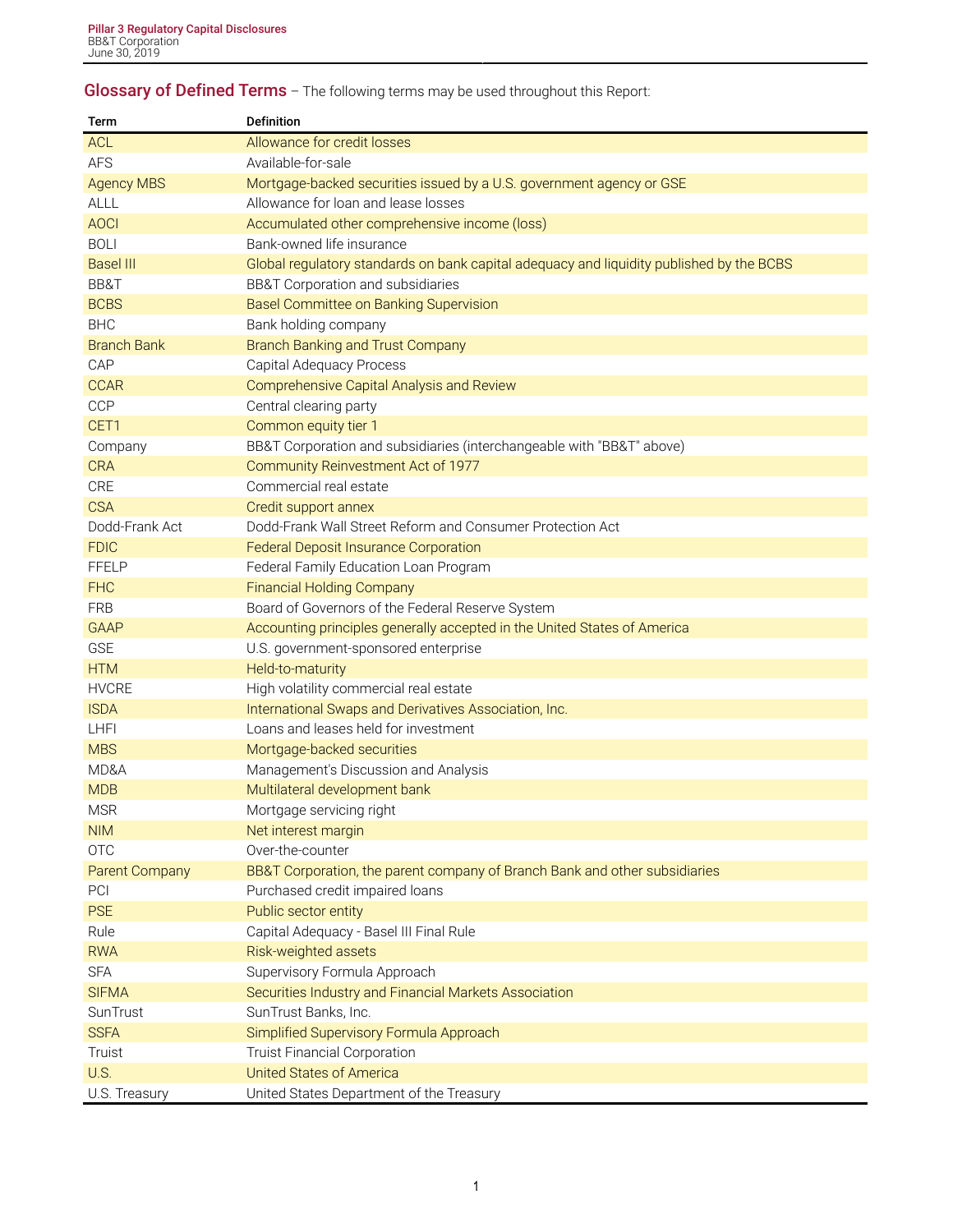# <span id="page-3-0"></span>**Introduction**

BB&T is one of the largest FHCs in the U.S., with \$230.9 billion in assets and a market capitalization of \$37.6 billion as of June 30, 2019. Branch Bank, BB&T's largest subsidiary, was chartered in 1872 and is the oldest bank headquartered in North Carolina. Branch Bank provides a wide range of banking and trust services for retail and commercial clients in its geographic markets, including small and mid-size businesses, corporations, public agencies, local governments and individuals, through more than 1,700 financial centers at June 30, 2019 and its digital platform.

# *Merger with SunTrust*

On February 7, 2019, BB&T entered into an agreement and plan of merger, by and between BB&T and SunTrust Banks, pursuant to which SunTrust will merge with and into BB&T. The merger agreement has been unanimously approved by both companies' Boards of Directors. On July 10, 2019, BB&T received regulatory approval from the North Carolina Office of the Commissioner of Banks for the pending merger-of-equals with SunTrust. The merger is expected to close late in the third or fourth quarter of 2019, subject to satisfaction of closing conditions, including receipt of remaining regulatory approvals. On July 30, 2019, BB&T and SunTrust shareholders approved the merger. In addition, BB&T's shareholders approved Truist Financial Corporation to be the name of the new combined company.

#### *Pillar 3 Report Overview*

This report provides information about BB&T's capital structure, capital adequacy, risk exposures, RWA and risk management framework. The regulatory capital framework requires disclosures based on the third pillar of Basel III, which is referred to as Pillar 3, as described in the Rule. The purpose of the Pillar 3 disclosures is to provide information on banking institutions' risk management practices and regulatory capital ratios. This report should be read in conjunction with BB&T's Annual Report on Form 10-K for the year ended December 31, 2018, Quarterly Report on Form 10-Q for the period ended June 30, 2019 and the Consolidated Financial Statements for Bank Holding Companies – FR Y-9C for the period ended June 30, 2019. BB&T's SEC filings are located on its website at [bbt.investorroom.com/sec-filings](http://bbt.investorroom.com/sec-filings)**.**

The Cross Reference Table located in the Appendix specifies where all disclosures required by the Rule are located.

The disclosures contained herein are on a consolidated basis, unless otherwise noted. These disclosures have not been audited by the Company's external auditors.

#### *Basis of Consolidation*

The basis of consolidation used for regulatory reporting is the same as that used under GAAP. There are no entities within BB&T that are deconsolidated for regulatory reporting, or whose capital is deducted.

See "Principles of Consolidation" in "Note 1. Basis of Presentation" in BB&T's Annual Report on Form 10-K for the year ended December 31, 2018 for more information on the basis of consolidation.

#### *Basel III Overview*

The Basel framework consists of a three "Pillar" approach:

- Pillar 1 establishes minimum capital requirements, defines eligible capital instruments and prescribes rules for calculating RWA.
- Pillar 2 requires banks to have an internal capital adequacy assessment process and requires that banking supervisors evaluate each bank's overall risk profile as well as its risk management and internal control processes.
- Pillar 3 encourages market discipline through disclosure requirements which allow market participants to assess the risk and capital profiles of banks.

The U.S. capital requirements follow the accord of the BCBS, as amended from time to time. The Company is subject to the capital requirements of Basel III and currently qualifies as a standardized approach banking organization under the FRB's Basel III capital framework rules. The rules stipulate the risk-based capital requirements applicable to BHCs and depository institutions, including BB&T and Branch Bank, and define the components of capital and address other areas affecting banking institutions' regulatory capital ratios. The rules also address risk weights and other items affecting the denominator in banking institutions' regulatory capital ratios.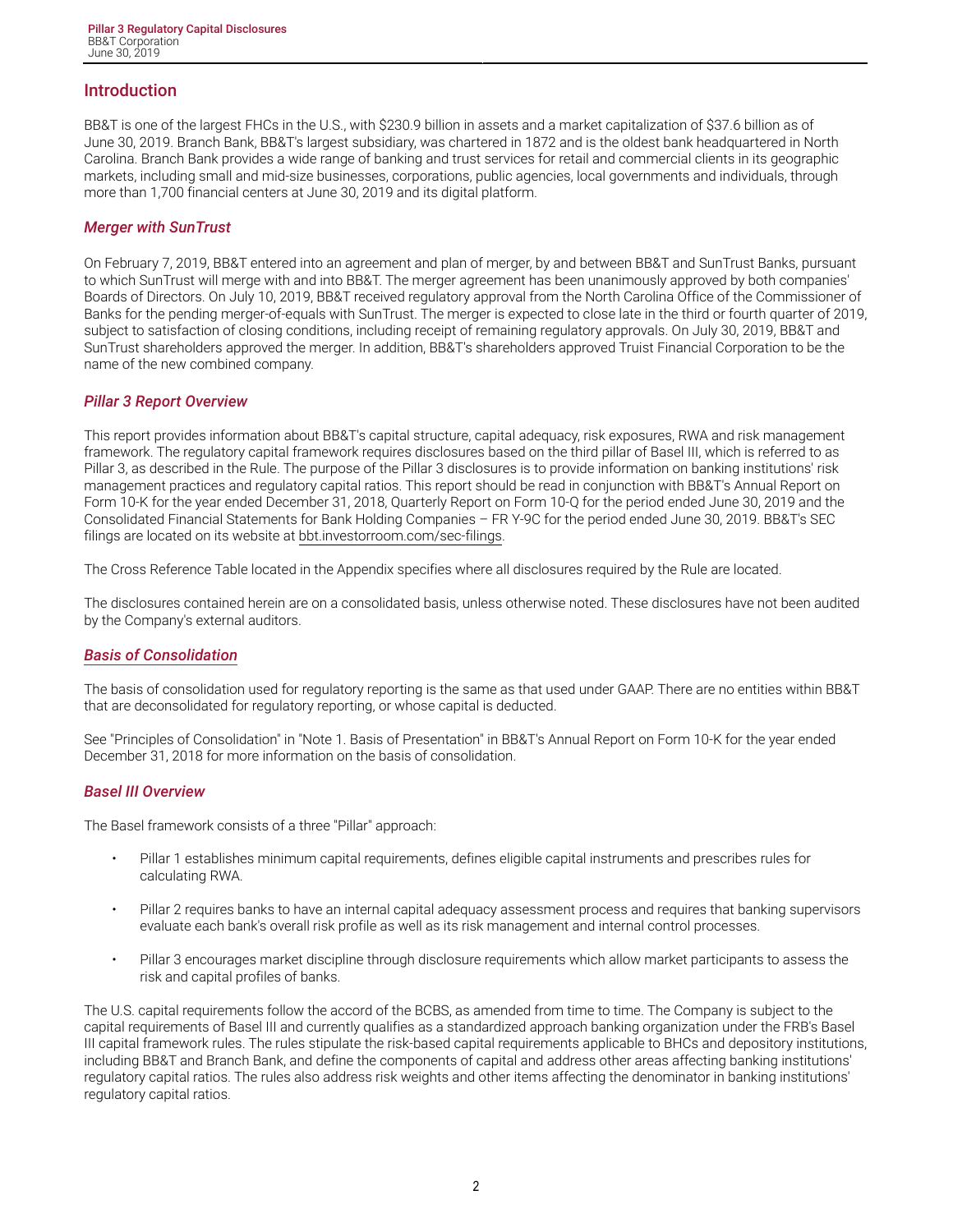<span id="page-4-0"></span>Institutions with greater than \$250 billion in total assets or \$10 billion in foreign assets are considered advanced approaches banking organizations, which results in a more complex calculation of RWA that includes an assessment of the impact of operational risk, among other requirements. In addition, advanced approaches institutions have additional reporting requirements and must calculate capital under both the standardized approach and the advanced approaches and use the more conservative result.

In October 2018, the federal banking agencies proposed revisions that would tailor rules for large banking companies based on risk profile. The proposed rules would create five broad categories of firms, with each category having a specific set of tailored regulatory requirements. Based on the proposal, firms with between \$250 billion and \$700 billion in assets, and less than \$75 billion in certain other risk related exposures, would no longer be subject to the advanced approaches calculation of risk-based capital and would also be permitted to opt-out of the AOCI capital impact. Should the proposed rule not become final, BB&T would need to comply with the advanced approaches requirements after the pending merger with SunTrust. See "Regulatory Considerations" in BB&T's Annual Report on Form 10-K for the year ended December 31, 2018 for more information.

On December 21, 2018, the banking regulators issued a final rule that would revise the agencies' regulatory capital rules. The rule identifies which allowances under the new current expected credit losses accounting standard would be eligible for inclusion in regulatory capital, provides banking organizations the option to phase in the day-one effects on regulatory capital that may result from the adoption of the new accounting standard over a three year period, and amends certain regulatory disclosure requirements consistent with the new accounting standard. In addition, the FRB announced that covered banking organizations that have adopted the new accounting standard will not include the effect of it on their provisioning for purposes of supervisory stress testing through the 2021 cycle. In addition, BHCs required to perform company-run stress tests as part of CCAR will be required to incorporate CECL into those stress tests starting in the 2020 cycle. However, the FRB will not issue supervisory findings on those firms' allowance estimations in the CCAR exercise through 2021.

In July 2019, the federal bank regulatory agencies issued a final rule that reduces regulatory burden by simplifying the capital treatment for mortgage servicing rights, certain deferred tax assets, investments in the capital instruments of unconsolidated financial institutions and minority interest. The final rule applies to non-advanced approaches banking organizations and is effective April 1, 2020.

# **Regulatory Capital**

# *Definition of Capital*

CET1 capital includes common shareholders' equity less certain deductions for goodwill, intangible assets, MSRs and deferred tax assets that arise from net operating loss and tax credit carry-forwards. BB&T has elected to exclude AOCI, which is an option available to non-advanced approaches banking organizations. Tier 1 capital primarily consists of CET1 capital plus perpetual preferred stock. Tier 2 capital includes Tier 1 capital, qualifying long-term debt and qualifying ALLL.

# *Components of Capital*

A reconciliation of total shareholders' equity to CET1 capital, Tier 1 capital, Tier 2 capital and Total capital is presented in BB&T's June 30, 2019 Form FR Y-9C. Refer to the "Consolidated Balance Sheets" in BB&T's June 30, 2019 Form 10-Q for the components of total shareholders' equity.

# *Capital in Subsidiaries*

At June 30, 2019, the amount of surplus capital of insurance subsidiaries included in regulatory capital was not material.

# *RWA*

RWA represent an institution's assets and off-balance sheet exposures, weighted according to the risk associated with each exposure category. The RWA calculation is used in determining the institution's capital requirement.

# *Risk-Weight Approaches*

Under the Basel III standardized approach, each credit exposure category is assigned to a predefined risk weight classification based upon the risk sensitivity of the position. The predefined risk weight classifications generally range from 0% for U.S. government securities to 600% for certain equity exposures, with a maximum risk weight classification of 1,250% for certain securitization exposures.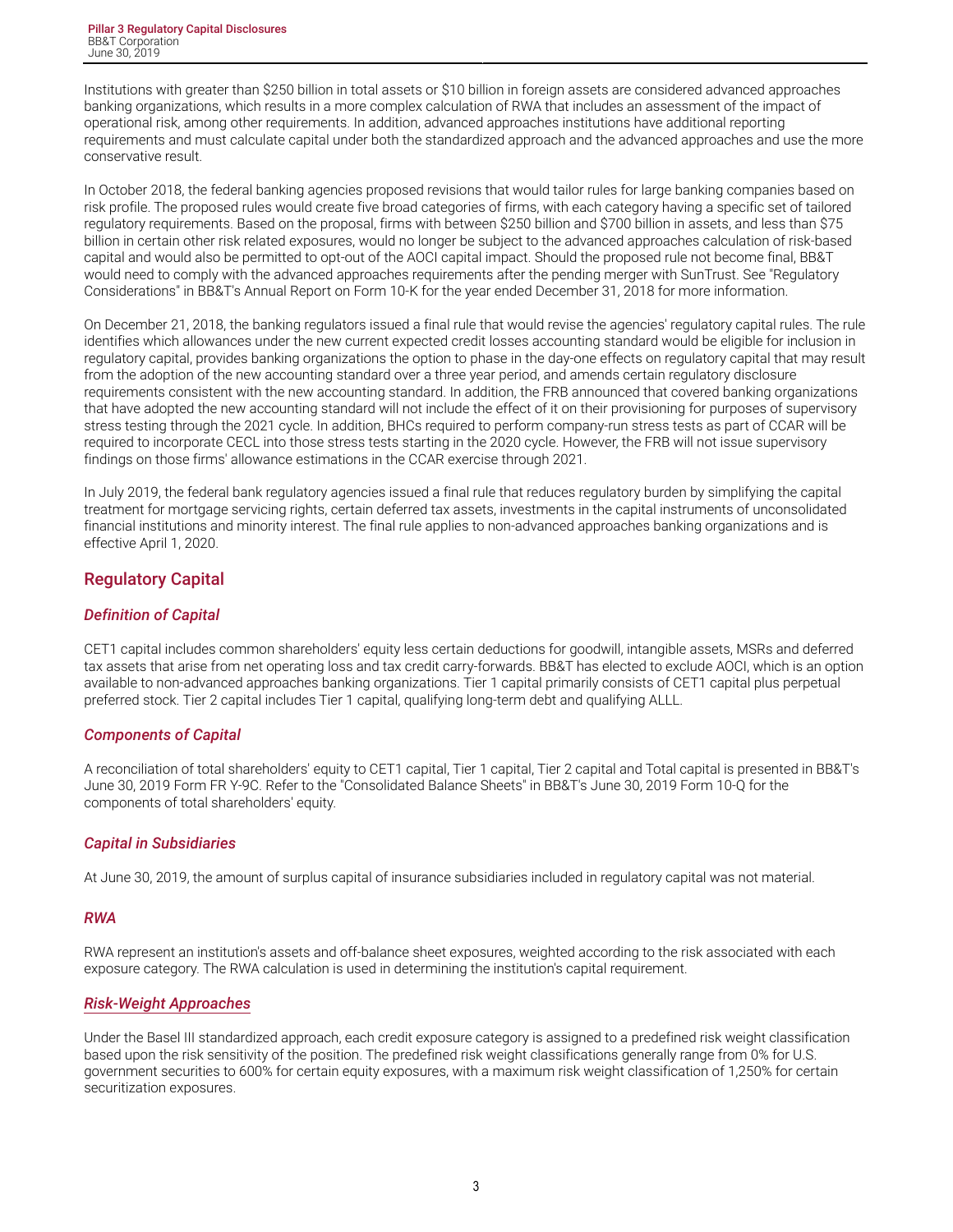<span id="page-5-0"></span>For equity exposures to investment funds, BB&T uses the Full Look-Through Approach. Under this approach, RWA are determined by calculating RWA on the underlying exposures held by the fund as if they were held directly by the Company and then multiplying that amount by the Company's proportional ownership share of the fund.

For all other equity exposures, BB&T uses the Simple Risk-Weight Approach, which applies the regulatory prescribed risk weights to the carrying value of each equity exposure.

### *Market risk*

Basel II.5 requires BB&T to attribute market risk regulatory capital for "covered" trading positions. BB&T's covered trading positions are a subset of its overall trading assets and liabilities, as defined by the Market Risk Rule, and consist of portfolios that provide its customers access to derivatives (primarily interest rate swaps), foreign exchange (spot and forward transactions) and securities markets.

Market risk disclosures are available on BB&T's website at [bbt.investorroom.com/reg-and-other-disclosures](https://bbt.investorroom.com/reg-and-other-disclosures).

#### *Components of RWA*

The following table presents total RWA under the Basel III Standardized Transitional Approach at June 30, 2019:

| (dollars in millions)                                                |   | June 30, 2019 |
|----------------------------------------------------------------------|---|---------------|
| Credit risk (1):                                                     |   |               |
| Corporate and consumer exposures (2)                                 | Ŝ | 139,226       |
| Exposure to residential mortgage loans                               |   | 28,129        |
| Equity exposures                                                     |   | 7,752         |
| Exposure to GSEs                                                     |   | 5,033         |
| <b>Exposure to PSEs</b>                                              |   | 2,833         |
| Exposure to HVCRE loans                                              |   | 1,668         |
| Securitization exposures                                             |   | 632           |
| Exposure to OTC derivatives                                          |   | 625           |
| Exposure to statutory multifamily mortgage                           |   | 493           |
| Exposure to past due loans                                           |   | 476           |
| Exposure to sovereign entities                                       |   | 184           |
| Exposure to depository institutions, foreign banks and credit unions |   | 140           |
| Unsettled transactions                                               |   | 25            |
| Cleared transactions                                                 |   | 18            |
| Total standardized credit risk                                       |   | 187,234       |
| Total standardized market risk                                       |   | 289           |
| <b>Total standardized RWA</b>                                        |   | 187,523       |

#### **Table 3-1 Basel III Standardized Transitional Approach RWA**

(1) BB&T does not have any exposures to supranational entities and MDBs or default fund contributions.

(2) Corporate and consumer exposures also includes other assets.

# **Capital Adequacy Process**

The maintenance of appropriate levels of capital is a management priority and is monitored on a regular basis. The CAP details the internal practices and policies used to determine the amount and composition of capital required to safely and soundly maintain operations.

Refer to the Capital section of the MD&A in BB&T's Annual Report on Form 10-K for the year ended December 31, 2018 for more information regarding the CAP.

# *Risk Management*

Risk management begins with the business units, and as such BB&T has established clear expectations for the business units in regards to the identification, assessing, controlling, reporting and response to current and emerging risks. Risk oversight is defined through a risk framework and managed at the corporate level through policies, risk limits, monitoring and reporting.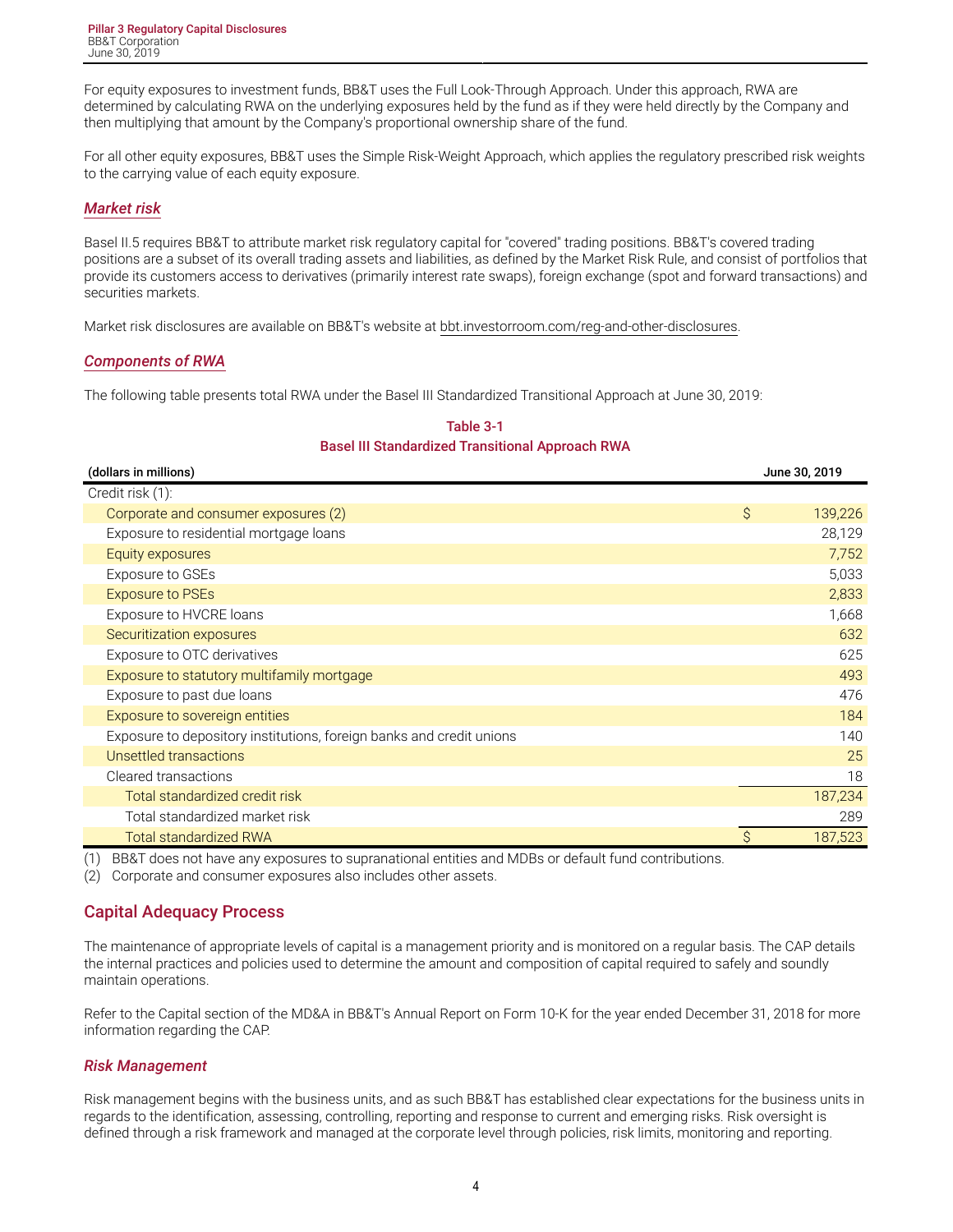Standardized processes are maintained through which senior management reviews risk exposures. Reports provide a review of risk across the identified risk types enterprise-wide and contain the risk measures that enable senior management to identify and evaluate current risks as well as emerging risks.

Capital, liquidity and resolution and recovery planning are overseen by various oversight committees. Regular reporting is provided to the Board of Directors on the assessments of risk, stress test results and governance of the models and tools used for these processes. Various oversight committee working groups manage the execution of the frameworks, models and systems to ensure the risk is within the Company's risk appetite, which is overseen and approved by the Board of Directors.

# *Loss Aggregation*

BB&T has processes for aggregating stress losses across the Company. The Company reports the factors behind qualitative assessments in the forecasts, which are quantified and included with the stress test results to enable effective challenge by oversight functions.

# *Assessing Capital Resources*

BB&T leverages its monthly forecast process to generate semi-annual stress projections for the balance sheet and income statement. Line items are forecasted based on the same sets of macroeconomic data, interest rates, market conditions and/or Company-specific events that represent each scenario. Some forecasts rely on industry-level models with BB&T-specific market share assumptions, when appropriate, while others rely on internal data.

The stress forecasting process relies on a combination of econometric models and other quantitative methods that cover noninterest income, noninterest expense, loans and deposits. BB&T forecasts all significant components of the income statement and balance sheet using quantitative processes. The qualitative processes employed mitigate limitations and challenge assumptions associated with the quantitative models.

# *Capital Planning and Adequacy Assessment*

Through capital planning, BB&T assesses capital actions and other strategic decisions against capital management objectives. The capital planning process is governed by BB&T's Capital Policy and related standards. The Board of Directors and executive management articulate risk values and risk appetite, which support company-wide decision-making. Senior management regularly evaluates the level of current risk against the established risk appetite, which is reported quarterly to various risk oversight committees. This evaluation provides the information required for evaluation of the Company's risk appetite by executive management and the Board of Directors.

# *Controls Framework*

BB&T has established an internal control framework for maintaining the capital adequacy process. The control framework includes controls over all aspects of the CAP. These controls are monitored by management and the Capital Committee provides oversight of the key controls. The reliability of CAP results is continually enhanced by evaluating and improving the internal control framework and governance structure.

Internal assurance functions are able to provide additional forms of effective challenge. Audit Services (BB&T's internal audit function), and the Risk Management Organization (which includes Enterprise Risk Management, Credit Risk Review and Model Risk Management review, enhance and update their assurance coverage regularly. The Risk Management Organization and Audit Services provide independent reviews of the CAP, which are provided to senior management and the Board of Directors.

#### *Board of Directors and Senior Management Oversight*

Management regularly provides senior management and the Board of Directors with information regarding different aspects of the CAP framework to provide transparency regarding the CAP processes and assessments of potential weaknesses and limitations in the CAP.

BB&T has developed various policies and standards that describe processes for capital management, and capital adequacy stress testing. The policies also include related standards that cover capital contingency planning, scenario design and stress testing.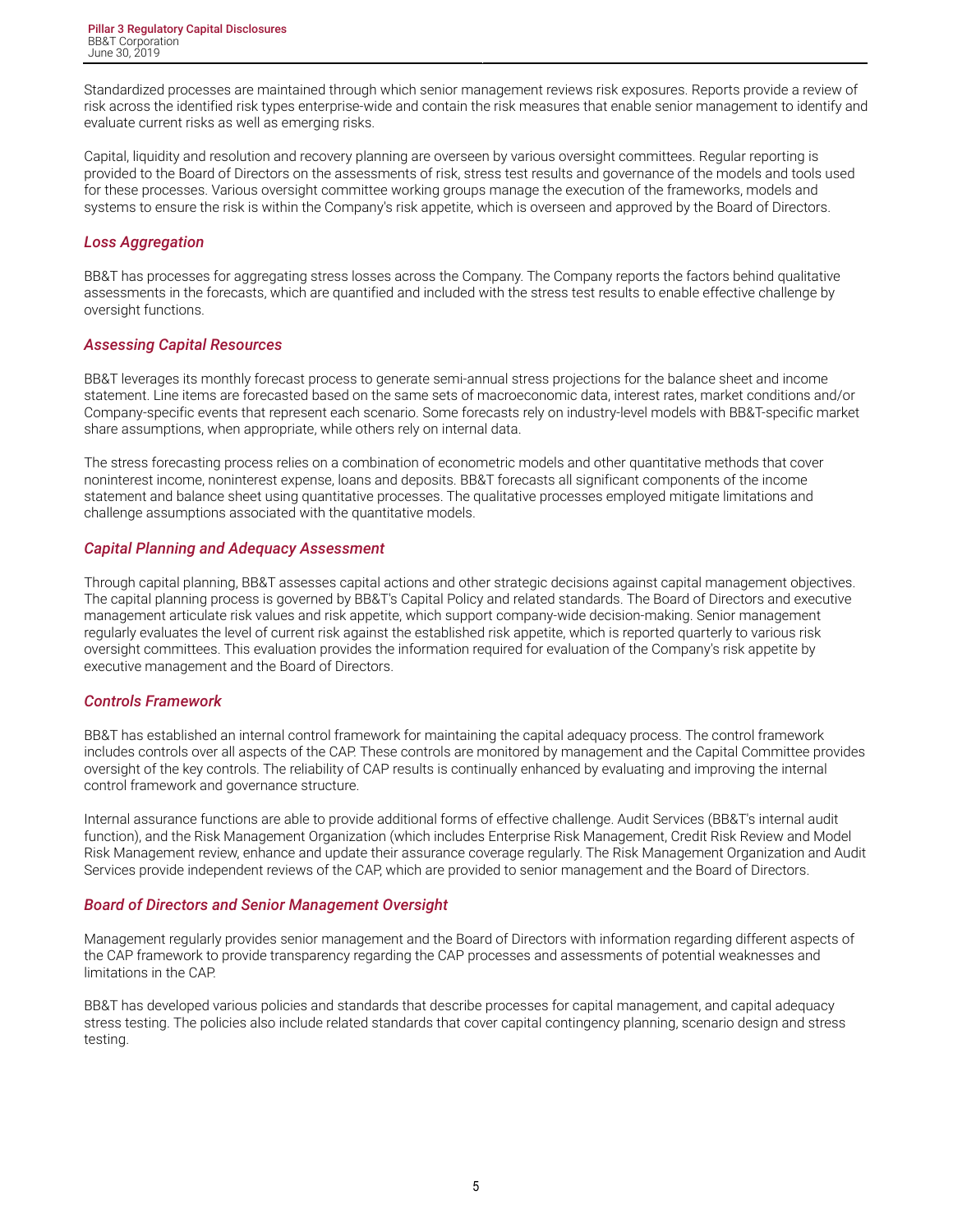<span id="page-7-0"></span>The Board of Directors has established capital goals and targets for normal operations, and stress capital targets for stress scenarios, and stress test results are compared to the targets. The Board of Directors receives reports on capital adequacy for an array of hypothetical scenarios driven by the stress testing process. The capital plan compares stress testing results against the organization's capital goals. Through review of this information and with consistent internal reporting, the Board of Directors, risk committees and executive management receive the information necessary to make informed decisions about the management of BB&T's capital adequacy.

The Board of Directors meets regularly to provide oversight regarding the management, objectives and goals of the organization with regard to capital adequacy. Stress testing methodologies ensure the information provided captures forecasted losses for all material elements of the balance sheet and income statement. These results are provided for the baseline and stress scenarios, enabling the Board of Directors and risk committees to review expected performance against organizational goals and metrics.

# *CCAR and Stress Test Requirements*

Current FRB rules require BB&T to submit an annual capital plan based on pre-defined stress scenarios. BB&T is also required to collect and report certain related data on a quarterly basis to allow the FRB to monitor progress against the annual capital plans. BB&T may pay dividends and repurchase stock only in accordance with a capital plan that has been reviewed by the FRB and as to which the FRB has not objected. A capital distribution can only occur if, after giving effect to the distribution, all minimum regulatory capital ratios will be maintained in a severe stress scenario, including a Basel III CET1 ratio of at least 4.5%. For additional information about Basel III requirements, see Table 19 in BB&T's June 30, 2019 Form 10-Q. On February 5, 2019, the FRB notified banks with less than \$250 billion in assets that they will not need to participate in the 2019 supervisory stress test.

The FRB conducts an annual supervisory stress test and previously required that BB&T conduct a separate mid-cycle stress test. The FDIC requires Branch Bank to conduct annual company-run stress tests. BB&T's mid-cycle stress test through 2018 and annual stress test results are available on its website at [bbt.investorroom.com/reg-and-other-disclosures.](https://bbt.investorroom.com/reg-and-other-disclosures)

# **Capital Ratios**

The Rule establishes certain ratio levels for well-capitalized status. In addition to the minimum risk-based capital requirements, all BHCs must hold additional capital, referenced as the capital conservation buffer, to avoid being subject to limits on capital distributions, such as dividend payments, share buybacks, discretionary payments on Tier 1 instruments and certain discretionary bonus payments to executive officers. For additional information about the minimum capital requirements, refer to the Capital section of the MD&A in the June 30, 2019 Form 10-Q.

The following table presents regulatory capital, RWA and risk-based capital ratios under the Basel III Standardized Transitional Approach at June 30, 2019:

> **Table 3-2 Capital Ratios June 30, 2019**

| (dollars in millions)       | <b>Branch Bank</b> |              | <b>BB&amp;T</b> |
|-----------------------------|--------------------|--------------|-----------------|
| Regulatory capital:         |                    |              |                 |
| CET1 capital                | \$<br>20,547       | $\mathsf{S}$ | 19,435          |
| Tier 1 capital              | 20,547             |              | 22,486          |
| <b>Total capital</b>        | 24,062             |              | 26,693          |
| <b>RWA</b>                  | 181,517            |              | 187,523         |
| Capital ratios:             |                    |              |                 |
| CET1                        | 11.3%              |              | 10.4%           |
| Tier 1                      | 11.3               |              | 12.0            |
| Total                       | 13.3               |              | 14.2            |
| Capital conservation buffer | 5.3                |              | 5.9             |

As of June 30, 2019, BB&T and Branch Bank qualified as well capitalized, with capital levels in excess of the minimum regulatory capital requirements and company targets.

# *Capital Conservation Buffer*

BB&T and Branch Bank are subject to the capital conservation buffer, which imposes limitations on distributions and discretionary bonuses should capital levels decrease below the required buffer. The required minimum capital conservation buffer is 2.5%.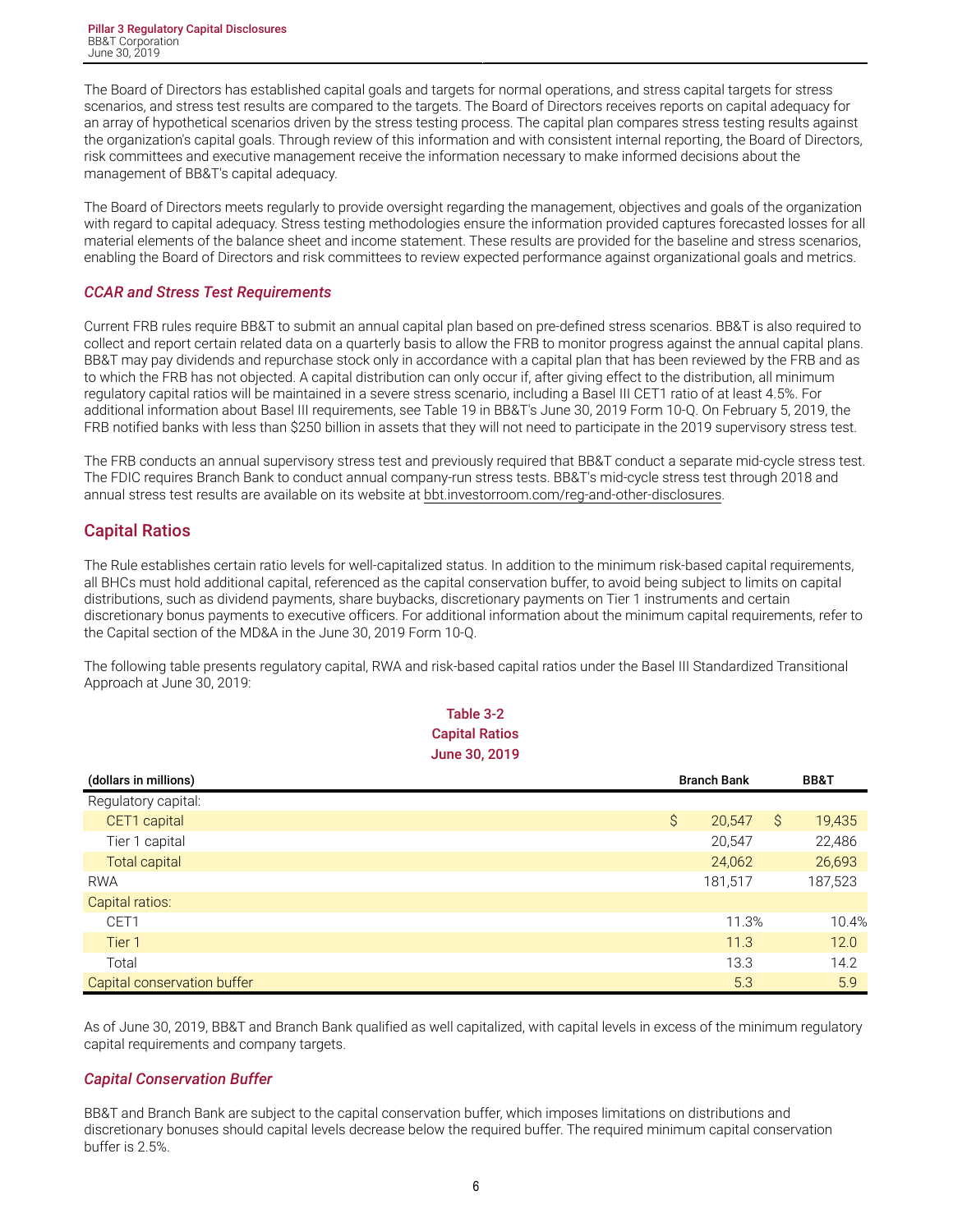# <span id="page-8-0"></span>**Credit Risk**

Credit risk is the risk to current or anticipated earnings or capital arising from the default, inability, or unwillingness of a borrower, obligor or counterparty to meet the terms of any financial obligation with BB&T or otherwise perform as agreed. Credit risk exists in activities where success depends on the performance of a borrower, obligor, or counterparty. Concentrations of credit risk arise when a number of borrowers, obligors, or counterparties are engaged in similar business activities or activities in the same geographic region, or when they have similar economic features that would cause their ability to meet contractual obligations to be similarly affected by changes in economic conditions.

BB&T regularly monitors various segments of its credit portfolios to assess potential concentration risks. Senior management is actively involved in the credit approval and review process, and risk acceptance criteria are adjusted as needed to reflect the Company's risk appetite.

The Company categorizes its loan portfolio in four segments: commercial lending, retail lending, revolving credit and PCI. Except with respect to revolving credit and PCI loans, the Company further disaggregates its loans into various classes based on their underlying risk characteristics.

In the commercial portfolio, risk concentrations are evaluated regularly on both an aggregate portfolio level and on an individual customer basis. Management of the commercial exposure is accomplished through portfolio targets, limits and transactional risk acceptance criteria as well as other techniques, including but not limited to, loan syndications/participations, loan sales, collateral, structure, covenants, and other risk-reduction techniques. The accompanying disclosures are presented net of participations sold.

In the retail portfolio, concentrations are evaluated based on purpose, geographic location, and risk characteristics such as credit rating, loan to value ratio, and term, with a focus on trends and concentrations at the portfolio level where potential risk concentrations can be remedied through changes in underwriting policies and portfolio guidelines.

#### *Maturities*

The following tables provide the remaining maturity distribution by category for loans and leases and contractual commitments to extend credit. The contractual amounts of commitments to extend credit represent the maximum exposure to credit loss in the event of default by the borrower if the borrower were to fully draw against the commitment. The Company manages this credit risk using the same credit policies it applies to loans. Management assesses the borrower's credit worthiness to determine the necessary collateral, which may include marketable securities, receivables, inventory, equipment and real estate. Refer to the Lending Activities section of the MD&A in the Company's Annual Report on Form 10-K for the year ended December 31, 2018 for further details.

| Table 5-1                                                         |                             |                 |                  |              |  |  |  |  |  |  |  |  |  |
|-------------------------------------------------------------------|-----------------------------|-----------------|------------------|--------------|--|--|--|--|--|--|--|--|--|
| Carrying Amount of Loans and Leases by Maturity and Exposure Type |                             |                 |                  |              |  |  |  |  |  |  |  |  |  |
| June 30, 2019                                                     |                             |                 |                  |              |  |  |  |  |  |  |  |  |  |
| (Dollars in millions)                                             | <b>One Year</b><br>and Less | 1 to 5<br>Years | After 5<br>Years | Total        |  |  |  |  |  |  |  |  |  |
| Commercial:                                                       |                             |                 |                  |              |  |  |  |  |  |  |  |  |  |
| Commercial and industrial                                         | S.<br>14,283                | Ŝ.<br>29,679    | S.<br>19,731     | 63,693<br>S. |  |  |  |  |  |  |  |  |  |
| CRE.                                                              | 2,663                       | 11.608          | 6,451            | 20,722       |  |  |  |  |  |  |  |  |  |
| Lease financing                                                   | 77                          | 1,527           | 599              | 2,203        |  |  |  |  |  |  |  |  |  |
| Retail:                                                           |                             |                 |                  |              |  |  |  |  |  |  |  |  |  |
| Residential mortgage                                              | 22                          | 597             | 31,988           | 32,607       |  |  |  |  |  |  |  |  |  |
| Direct                                                            | 865                         | 3,549           | 7,078            | 11,492       |  |  |  |  |  |  |  |  |  |
| Indirect                                                          | 392                         | 10,753          | 7,064            | 18,209       |  |  |  |  |  |  |  |  |  |
| Revolving credit                                                  | 3,239                       |                 | —                | 3.239        |  |  |  |  |  |  |  |  |  |
| PCI                                                               | 43                          | 61              | 317              | 421          |  |  |  |  |  |  |  |  |  |
| Total                                                             | Ŝ.<br>21,584                | S<br>57.774     | 73,228<br>S      | \$152,586    |  |  |  |  |  |  |  |  |  |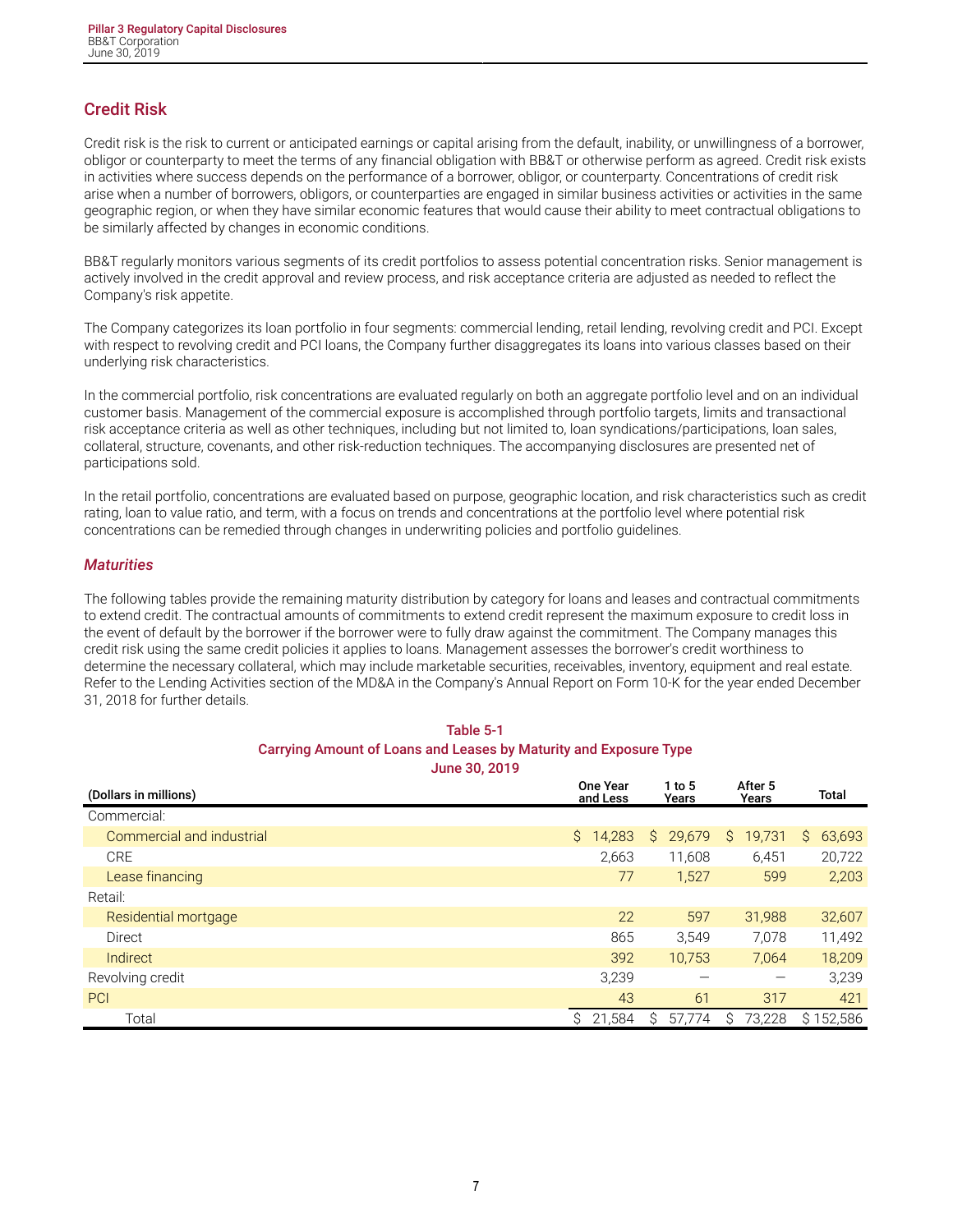The ending and average contract (notional) amounts of unfunded commitments to extend credit and letters of credit, excluding those commitments considered derivatives, are shown below. Average amounts are based upon the simple average of the current and prior quarter ending balances. Since many of the commitments are expected to expire without being drawn, total commitment amounts do not necessarily represent future liquidity requirements. The maturities of residential mortgage loan commitments are based upon the expected maturities of the loans upon funding.

# **Table 5-2 Unfunded Commitments Maturity by Exposure Type June 30, 2019**

| (Dollars in millions)     |    | <b>One Year</b><br>and Less | $1$ to 5<br>Years |        | After 5<br>Years |                          | Total (1) |        |    | Average<br><b>Balance</b> |
|---------------------------|----|-----------------------------|-------------------|--------|------------------|--------------------------|-----------|--------|----|---------------------------|
| Commercial:               |    |                             |                   |        |                  |                          |           |        |    |                           |
| Commercial and industrial | Ŝ. | 10,168                      | Ŝ.                | 27,488 | $\mathsf{S}$     | 1,400                    | Ŝ.        | 39,056 | S. | 38,429                    |
| <b>CRE</b>                |    | 1,330                       |                   | 4,360  |                  | 972                      |           | 6,662  |    | 6,582                     |
| Lease financing           |    | 274                         |                   | 116    |                  |                          |           | 390    |    | 347                       |
| Retail:                   |    |                             |                   |        |                  |                          |           |        |    |                           |
| Residential mortgage      |    |                             |                   |        |                  | 1,027                    |           | 1,027  |    | 1,118                     |
| Direct                    |    | 1,032                       |                   | 4,328  |                  | 9,038                    |           | 14,398 |    | 14,294                    |
| Indirect                  |    |                             |                   |        |                  |                          |           |        |    |                           |
| Revolving credit          |    | 14,102                      |                   |        |                  | $\overline{\phantom{m}}$ |           | 14,102 |    | 13,983                    |
| PCI                       |    |                             |                   | 22     |                  | 13                       |           | 42     |    | 45                        |
| Total                     | S  | 26,913                      | Ŝ.                | 36,314 | \$               | 12,450                   | Ŝ         | 75,677 | S  | 74,798                    |
| Letters of credit:        |    |                             |                   |        |                  |                          |           |        |    |                           |
| Standby                   | \$ | 862                         | \$                | 1,333  | Ŝ                | 64                       | Ŝ         | 2,259  | Ŝ  | 2,259                     |
| Commercial                |    | 10                          |                   |        |                  |                          |           | 10     |    | $\overline{9}$            |

(1) Approximately \$28.3 billion of the total commitments are unconditionally cancellable for the purposes of calculating regulatory capital.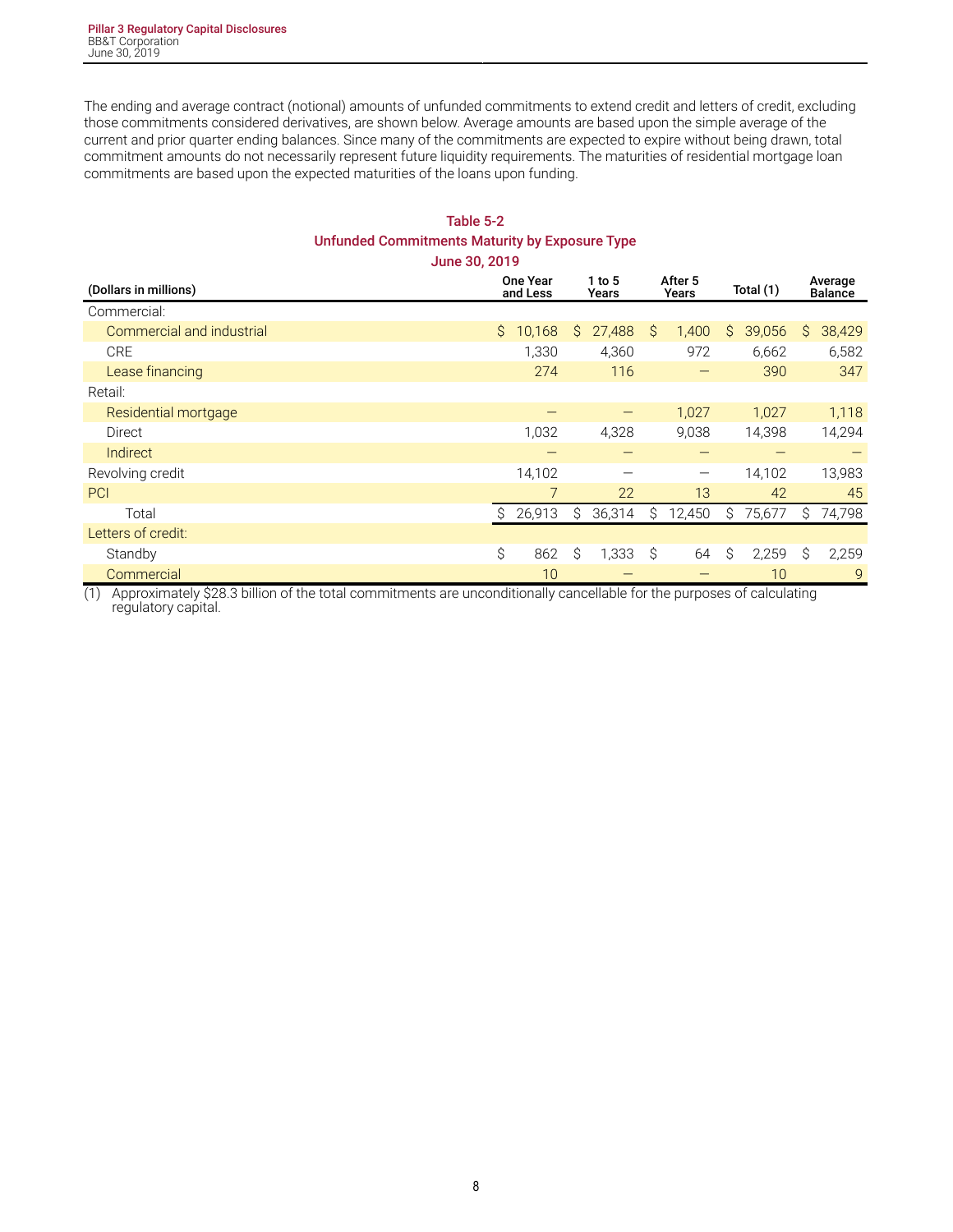# *Geographic Disclosures*

For the geographic disclosures contained herein, amounts are assigned to a state based on the physical billing address of the client.

The following tables provide the geographical distribution of commercial and retail credit exposures. The credit exposure includes loans and contractual commitments to extend credit. PCI loans and client derivatives associated with commercial credit exposures have been excluded from these tables. PCI loans amounted to \$421 million. Client derivatives associated with commercial credit exposures have a fair value of \$458 million.

# **Table 5-3 Commercial Credit Exposure by Geography June 30, 2019**

|                                                            |                |        |              |                           |                          |                | Individually Evaluated for Impairment |                                 |                          |                                  |                          |                          |                         |                                |  |
|------------------------------------------------------------|----------------|--------|--------------|---------------------------|--------------------------|----------------|---------------------------------------|---------------------------------|--------------------------|----------------------------------|--------------------------|--------------------------|-------------------------|--------------------------------|--|
| (Dollars in millions)                                      |                | LHFI   |              | 30-89<br>Days Past<br>Due |                          | Nonperforming  |                                       | Amount<br>W/O an<br><b>ALLL</b> |                          | Amount<br>With an<br><b>ALLL</b> |                          | Related<br><b>ALLL</b>   |                         | <b>Unfunded</b><br>Commitments |  |
| Commercial and industrial:                                 |                |        |              |                           |                          |                |                                       |                                 |                          |                                  |                          |                          |                         |                                |  |
| <b>North Carolina</b>                                      | Ś              | 10,079 | Ŝ            | 3                         | $\mathsf{S}$             | 60             | Ŝ                                     | 26                              | \$                       | 75                               | $\mathsf{S}$             | 10                       | Ŝ                       | 4,779                          |  |
| Texas                                                      |                | 6,386  |              | $\overline{2}$            |                          | $\overline{4}$ |                                       | $\mathbf{2}$                    |                          | 12                               |                          | $\overline{2}$           |                         | 4,828                          |  |
| Florida                                                    |                | 6,141  |              | $\overline{2}$            |                          | 13             |                                       | 11                              |                          | 11                               |                          | $\overline{1}$           |                         | 3,098                          |  |
| Virginia                                                   |                | 5,569  |              | $\mathbf{1}$              |                          | 27             |                                       | 3                               |                          | 44                               |                          | 5                        |                         | 3,338                          |  |
| Georgia                                                    |                | 4,913  |              | 3                         |                          | 9              |                                       | 5                               |                          | 8                                |                          | $\mathbf{1}$             |                         | 2,114                          |  |
| Pennsylvania                                               |                | 4,810  |              | 3                         |                          | 43             |                                       | 34                              |                          | 16                               |                          | $\overline{2}$           |                         | 2,432                          |  |
| Maryland                                                   |                | 3,053  |              |                           |                          | 11             |                                       | $\overline{2}$                  |                          | 21                               |                          | 3                        |                         | 1,564                          |  |
| South Carolina                                             |                | 2,597  |              | $\mathbf{1}$              |                          | 3              |                                       | $\overline{\phantom{0}}$        |                          | 5                                |                          | $\mathbf{1}$             |                         | 1,105                          |  |
| California                                                 |                | 1,993  |              | $\overline{2}$            |                          | $\mathbf{1}$   |                                       |                                 |                          | $\mathbf{1}$                     |                          | $\equiv$                 |                         | 1,417                          |  |
| Kentucky                                                   |                | 1,448  |              | $\equiv$                  |                          | 3              |                                       | $\mathbf{2}$                    |                          | $\overline{4}$                   |                          | 1                        |                         | 753                            |  |
| <b>Tennessee</b>                                           |                | 1,316  |              | $\overline{2}$            |                          | $\mathbf{1}$   |                                       | $\qquad \qquad -$               |                          | $\mathbf{1}$                     |                          | $\equiv$                 |                         | 942                            |  |
| New York                                                   |                | 1,258  |              | $\overline{2}$            |                          | 1              |                                       |                                 |                          | $\mathbf{1}$                     |                          |                          |                         | 1,363                          |  |
| New Jersey                                                 |                | 1,244  |              | $\overline{2}$            |                          | $\overline{2}$ |                                       | $\mathbf{1}$                    |                          | $\mathbf{1}$                     |                          |                          |                         | 936                            |  |
| Alabama                                                    |                | 1,231  |              | $\mathbf{1}$              |                          | $\mathbf{1}$   |                                       | 1                               |                          | $\mathbf{2}$                     |                          | $\overline{\phantom{0}}$ |                         | 555                            |  |
| Ohio                                                       |                | 1,224  |              | $\mathbf{1}$              |                          | $\overline{2}$ |                                       |                                 |                          | $\overline{2}$                   |                          |                          |                         | 1,024                          |  |
| Other (jurisdictions with LHFI less<br>than \$1 billion)   |                | 10,431 |              | $\overline{7}$            |                          | 12             |                                       | $\mathbf{2}$                    |                          | 17                               |                          | $\overline{2}$           |                         | 8,808                          |  |
| Total commercial and industrial                            | $\mathcal{S}$  | 63,693 | $\mathsf{S}$ | 32                        | $\overline{\mathcal{S}}$ | 193            | $\overline{\mathcal{S}}$              | 89                              | $\mathsf{S}$             | 221                              | $\overline{\mathcal{S}}$ | 28                       | $\mathsf{S}$            | 39,056                         |  |
| CRE:                                                       |                |        |              |                           |                          |                |                                       |                                 |                          |                                  |                          |                          |                         |                                |  |
| <b>North Carolina</b>                                      | $\mathsf{S}$   | 3,966  | $\mathsf{S}$ | 1                         | \$                       | 3              | $\hat{S}$                             |                                 | $\mathsf{S}$             | 17                               | $\mathsf{S}$             | $\mathbf{1}$             | \$                      | 1,672                          |  |
| Florida                                                    |                | 2,804  |              |                           |                          | $\overline{2}$ |                                       | $\mathbf{1}$                    |                          | $\mathbf{1}$                     |                          |                          |                         | 1,096                          |  |
| Georgia                                                    |                | 2,038  |              |                           |                          | $\overline{2}$ |                                       | $\overline{\phantom{0}}$        |                          | $\overline{4}$                   |                          | $\mathbf{1}$             |                         | 873                            |  |
| Pennsylvania                                               |                | 1,907  |              | $\mathbf{1}$              |                          | 3              |                                       | $\mathbf 1$                     |                          | $\overline{4}$                   |                          | $\mathbf{1}$             |                         | 335                            |  |
| Maryland                                                   |                | 1,626  |              | $\overline{\phantom{0}}$  |                          | $\mathbf{1}$   |                                       | $\mathbf{1}$                    |                          | —                                |                          | $\overline{\phantom{0}}$ |                         | 477                            |  |
| Virginia                                                   |                | 1,610  |              | $\mathbf{1}$              |                          | $\mathbf{1}$   |                                       | $\overline{\phantom{0}}$        |                          | 3                                |                          | $\overline{\phantom{0}}$ |                         | 334                            |  |
| <b>Texas</b>                                               |                | 936    |              | $\overline{\phantom{0}}$  |                          | $\overline{7}$ |                                       |                                 |                          | $\overline{7}$                   |                          | ═                        |                         | 475                            |  |
| South Carolina                                             |                | 820    |              | $\overline{\phantom{0}}$  |                          |                |                                       | $\qquad \qquad -$               |                          | $\mathbf{1}$                     |                          | $\overline{\phantom{0}}$ |                         | 279                            |  |
| <b>New York</b>                                            |                | 564    |              | —                         |                          |                |                                       |                                 |                          | $\equiv$                         |                          |                          |                         | 146                            |  |
| Kentucky                                                   |                | 504    |              | —                         |                          | $\mathbf{1}$   |                                       | $\overline{\phantom{0}}$        |                          | $\mathbf{1}$                     |                          | $\overline{\phantom{0}}$ |                         | 35                             |  |
| New Jersey                                                 |                | 500    |              | —                         |                          |                |                                       | $\overline{\phantom{0}}$        |                          |                                  |                          | $\overline{\phantom{0}}$ |                         | 83                             |  |
| Other (jurisdictions with LHFI less<br>than \$500 million) |                | 3,447  |              | $\overline{\phantom{m}}$  |                          | 13             |                                       | $\mathbf{2}$                    |                          | 12                               |                          | 1                        |                         | 857                            |  |
| <b>Total CRE</b>                                           | \$             | 20,722 | \$           | 3                         | $\hat{\mathcal{S}}$      | 33             | $\hat{\mathcal{S}}$                   | 5                               | \$                       | 50                               | $\hat{\mathcal{S}}$      | $\overline{4}$           | \$                      | 6,662                          |  |
| Lease financing                                            | \$             | 2,203  | \$           | 5                         | $\overline{\varsigma}$   | $\overline{2}$ | \$                                    |                                 | $\overline{\mathcal{S}}$ | $\overline{2}$                   | \$                       | —                        | \$                      | 390                            |  |
| <b>Total commercial</b>                                    | $\overline{S}$ | 86,618 | \$           | 40                        | $\overline{\mathsf{S}}$  | 228            | \$                                    | 94                              | $\overline{\mathsf{S}}$  | 273                              | \$                       | 32                       | $\overline{\mathsf{S}}$ | 46,108                         |  |

Note: Commercial loans that are 90 days or more past due and accruing interest are immaterial.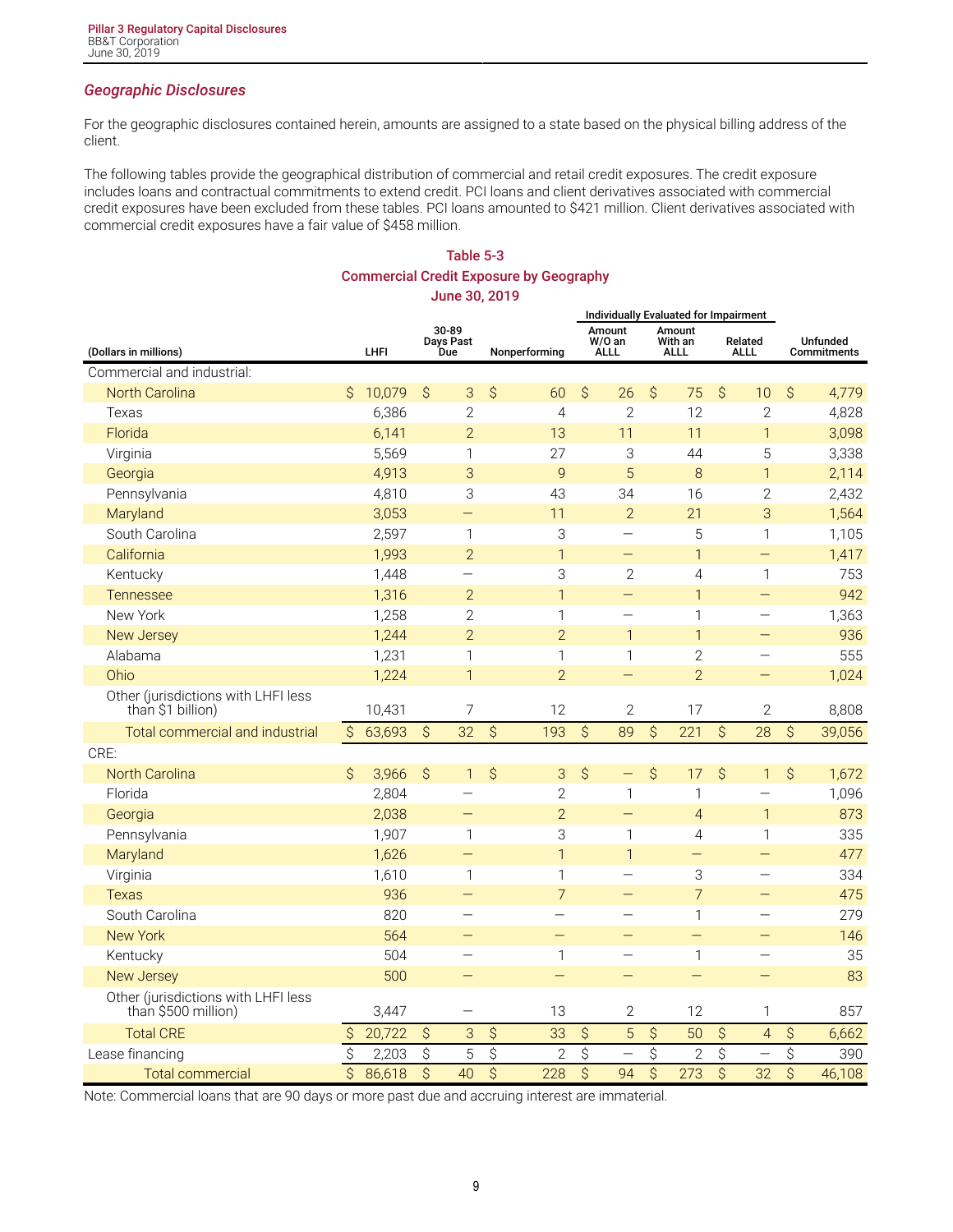# **Table 5-4 Retail Credit Exposure by Geography June 30, 2019**

|                                                            |                     |                       |                     |                           | Accruing                  |                                   |                     |                |                     | Individually Evaluated for      |                     |                                  |           |                          |                           |                         |
|------------------------------------------------------------|---------------------|-----------------------|---------------------|---------------------------|---------------------------|-----------------------------------|---------------------|----------------|---------------------|---------------------------------|---------------------|----------------------------------|-----------|--------------------------|---------------------------|-------------------------|
| (Dollars in millions)                                      |                     | LHFI                  |                     | 30-89<br>Days Past<br>Due |                           | 90 or<br>More<br>Days Past<br>Due |                     | Nonperforming  |                     | Amount<br>W/O an<br><b>ALLL</b> |                     | Amount<br>With an<br><b>ALLL</b> |           | Related<br><b>ALLL</b>   |                           | Unfunded<br>Commitments |
| Residential mortgage:                                      |                     |                       |                     |                           |                           |                                   |                     |                |                     |                                 |                     |                                  |           |                          |                           |                         |
| <b>North Carolina</b>                                      | Ŝ                   | 5,083                 | \$                  | 87                        | $\hat{S}$                 | 60                                | $\mathsf{S}$        | 23             | $\hat{\mathcal{S}}$ | 17                              | \$                  | 117                              | \$        | 10                       | \$                        | 222                     |
| Florida                                                    |                     | 4,107                 |                     | 43                        |                           | 43                                |                     | 12             |                     | 14                              |                     | 94                               |           | 8                        |                           | 196                     |
| Virginia                                                   |                     | 3,957                 |                     | 53                        |                           | 32                                |                     | 8              |                     | 12                              |                     | 89                               |           | 8                        |                           | 68                      |
| California                                                 |                     | 2,944                 |                     | 18                        |                           | 5                                 |                     | 3              |                     | $\mathbf{1}$                    |                     |                                  |           |                          |                           | 69                      |
| Maryland                                                   |                     | 2,453                 |                     | 41                        |                           | 34                                |                     | 9              |                     | 14                              |                     | 73                               |           | 6                        |                           | 40                      |
| Georgia                                                    |                     | 1,825                 |                     | 34                        |                           | 18                                |                     | 8              |                     | 12                              |                     | 56                               |           | 5                        |                           | 79                      |
| South Carolina                                             |                     | 1,722                 |                     | 29                        |                           | 14                                |                     | $\overline{7}$ |                     | 6                               |                     | 36                               |           | $\overline{4}$           |                           | 50                      |
| Texas                                                      |                     | 1,680                 |                     | 19                        |                           | 15                                |                     | $\mathbf{2}$   |                     | $\overline{\phantom{0}}$        |                     | 19                               |           | 1                        |                           | 61                      |
| Pennsylvania                                               |                     | 1,223                 |                     | 33                        |                           | 11                                |                     | 11             |                     | 17                              |                     | 10                               |           | $\mathbf{1}$             |                           | 12                      |
| Other (jurisdictions with LHFI<br>less than \$1 billion)   |                     | 7,613                 |                     | 123                       |                           | 118                               |                     | 21             |                     | 13                              |                     | 165                              |           | 13                       |                           | 230                     |
| <b>Total residential</b><br>mortgage                       | \$                  | 32,607                | \$                  | 480                       | $\boldsymbol{\mathsf{S}}$ | 350                               | \$                  | 104            | \$                  | 106                             | \$                  | 659                              | \$        | 56                       | \$                        | 1,027                   |
| Direct:                                                    |                     |                       |                     |                           |                           |                                   |                     |                |                     |                                 |                     |                                  |           |                          |                           |                         |
| <b>North Carolina</b>                                      | Ŝ                   | 2,400                 | \$                  | 8                         | \$                        | 1                                 | \$                  | 9              | \$                  | $\overline{4}$                  | \$                  | 8                                | $\hat{S}$ | 1                        | \$                        | 3,977                   |
| Virginia                                                   |                     | 1,690                 |                     | 8                         |                           | 1                                 |                     | 6              |                     | 3                               |                     | 5                                |           | 1                        |                           | 2,509                   |
| Pennsylvania                                               |                     | 1,670                 |                     | 11                        |                           | $\mathbf{1}$                      |                     | 14             |                     | 6                               |                     | $\overline{\phantom{0}}$         |           | —                        |                           | 1,694                   |
| Florida                                                    |                     | 1,509                 |                     | 7                         |                           | $\mathbf{1}$                      |                     | 7              |                     | 6                               |                     | 5                                |           | 1                        |                           | 1,561                   |
| Maryland                                                   |                     | 803                   |                     | 6                         |                           | $\mathbf{1}$                      |                     | $\overline{4}$ |                     | 3                               |                     | 3                                |           | —                        |                           | 924                     |
| Georgia                                                    |                     | 741                   |                     | 4                         |                           | $\overline{\phantom{0}}$          |                     | 3              |                     | $\mathbf{1}$                    |                     | 3                                |           | $\overline{\phantom{0}}$ |                           | 701                     |
| South Carolina                                             |                     | 718                   |                     | $\overline{2}$            |                           |                                   |                     | $\overline{2}$ |                     | $\mathbf{1}$                    |                     | 5                                |           | $\mathbf{1}$             |                           | 1,110                   |
| Other (jurisdictions with LHFI<br>less than \$500 million) |                     | 1,961                 |                     | 12                        |                           | 5                                 |                     | 9              |                     | $\mathbf{2}$                    |                     | 10                               |           | 1                        |                           | 1,922                   |
| <b>Total direct</b>                                        | $\hat{\mathcal{S}}$ | 11,492                | $\mathsf{S}$        | 58                        | $\hat{S}$                 | 10                                | $\hat{S}$           | 54             | $\hat{S}$           | 26                              | \$                  | 39                               | \$        | 5                        | $\hat{S}$                 | 14,398                  |
| Indirect:                                                  |                     |                       |                     |                           |                           |                                   |                     |                |                     |                                 |                     |                                  |           |                          |                           |                         |
| North Carolina                                             | \$                  | 4,428                 | $\hat{S}$           | 46                        | $\hat{S}$                 | $\overline{2}$                    | $\mathsf{S}$        | 6              | $\hat{S}$           | $\mathbf{1}$                    | \$                  | 21                               | \$        | $\overline{4}$           | \$                        |                         |
| Texas                                                      |                     | 1,659                 |                     | 59                        |                           |                                   |                     | 9              |                     | 1                               |                     | 66                               |           | 10                       |                           |                         |
| Florida                                                    |                     | 1,340                 |                     | 39                        |                           | $\mathbf{1}$                      |                     | $\overline{7}$ |                     | —                               |                     | 40                               |           | 6                        |                           |                         |
| Pennsylvania                                               |                     | 892                   |                     | 21                        |                           | 1                                 |                     | 3              |                     | 1                               |                     | 13                               |           | $\overline{2}$           |                           |                         |
| Georgia                                                    |                     | 877                   |                     | 21                        |                           |                                   |                     | $\sigma$       |                     | -                               |                     | 12                               |           | 3                        |                           |                         |
| California                                                 |                     | 701                   |                     | 16                        |                           | $\qquad \qquad -$                 |                     | 3              |                     | $\overline{\phantom{0}}$        |                     | 10                               |           | $\overline{2}$           |                           |                         |
| Virginia                                                   |                     | 683                   |                     | 13                        |                           | —                                 |                     | $\overline{2}$ |                     | $\qquad \qquad -$               |                     | 12                               |           | $\overline{2}$           |                           |                         |
| Tennessee                                                  |                     | 519                   |                     | $\overline{7}$            |                           |                                   |                     | $\mathbf{2}$   |                     |                                 |                     | 3                                |           | 1                        |                           |                         |
| Maryland                                                   |                     | 518                   |                     | 15                        |                           | $\mathbf{1}$                      |                     | $\overline{2}$ |                     | -                               |                     | 14                               |           | $\overline{2}$           |                           |                         |
| Other (jurisdictions with LHFI<br>less than \$500 million) |                     | 6,592                 |                     | 156                       |                           | $\mathbf{2}$                      |                     | 35             |                     | $\mathbf{2}$                    |                     | 140                              |           | 29                       |                           |                         |
| <b>Total indirect</b>                                      |                     | \$18,209              | $\hat{\mathcal{S}}$ | 393                       | $\hat{S}$                 | $\overline{7}$                    | $\hat{\mathcal{S}}$ | 75             | $\hat{S}$           | 5                               | $\hat{\mathcal{S}}$ | 331                              | $\hat{S}$ | 61                       | \$                        |                         |
| Total retail                                               |                     | $\overline{$}$ 62,308 | \$                  | 931                       | \$                        | 367                               | \$                  | 233            | \$                  | 137                             |                     | \$1,029                          | \$        | 122                      | $\boldsymbol{\mathsf{S}}$ | 15,425                  |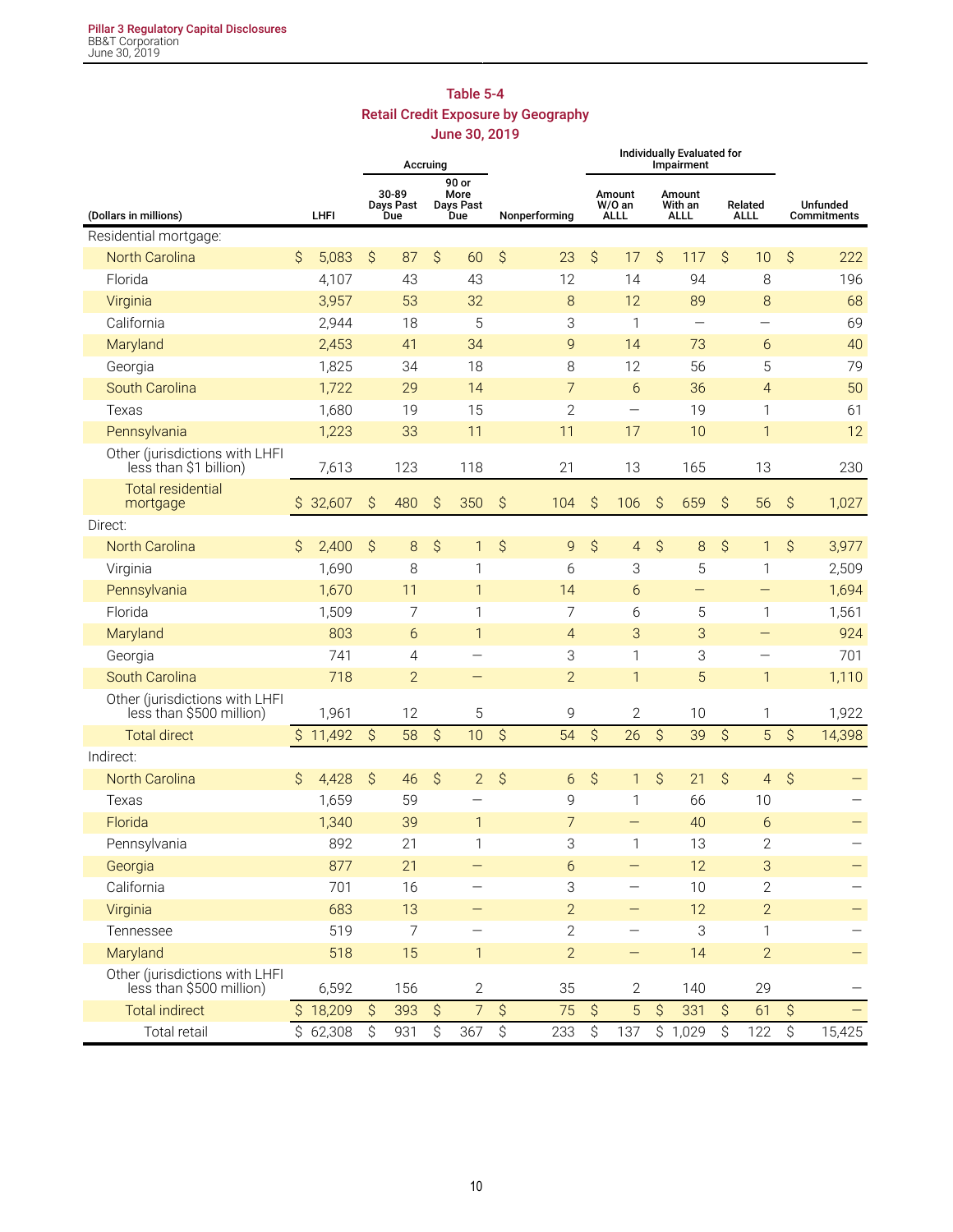# **Table 5-5 Revolving Credit Exposure by Geography**

**June 30, 2019**

|                                                         |      |       |   | Accruing       |   |                |              | <b>Individually Evaluated</b><br>for Impairment |              |                                  |   |                                              |                           |  |                        |  |  |                                |
|---------------------------------------------------------|------|-------|---|----------------|---|----------------|--------------|-------------------------------------------------|--------------|----------------------------------|---|----------------------------------------------|---------------------------|--|------------------------|--|--|--------------------------------|
| June 30, 2019<br>(Dollars in millions)                  | LHFI |       |   |                |   |                |              |                                                 |              | 30-89<br><b>Davs Past</b><br>Due |   | 90 or<br><b>More Days</b><br><b>Past Due</b> | Amount<br>With an<br>ALLL |  | Related<br><b>ALLL</b> |  |  | Unfunded<br><b>Commitments</b> |
| <b>North Carolina</b>                                   | Ŝ.   | 929   | Ŝ | 6              | Ŝ | 3              | <sub>S</sub> | 8                                               | <sub>S</sub> | 3                                | S | 4,101                                        |                           |  |                        |  |  |                                |
| Virginia                                                |      | 588   |   | 5              |   | 2              |              | 6                                               |              | 2                                |   | 2,685                                        |                           |  |                        |  |  |                                |
| Florida                                                 |      | 310   |   | 4              |   | $\overline{2}$ |              | 3                                               |              |                                  |   | 1,413                                        |                           |  |                        |  |  |                                |
| South Carolina                                          |      | 263   |   | 2              |   |                |              | $\overline{2}$                                  |              |                                  |   | 1,156                                        |                           |  |                        |  |  |                                |
| Georgia                                                 |      | 240   |   | $\overline{2}$ |   |                |              | $\overline{2}$                                  |              |                                  |   | 939                                          |                           |  |                        |  |  |                                |
| Other (jurisdictions with LHFI less than \$200 million) |      | 909   |   | 9              |   | 5              |              | 8                                               |              | 3                                |   | 3,808                                        |                           |  |                        |  |  |                                |
| Total revolving credit                                  | S.   | 3,239 | S | 28             | S | 14             | S            | 29                                              | S            |                                  | S | 14,102                                       |                           |  |                        |  |  |                                |

There are no nonperforming revolving credit loans as they are charged-off rather than being reclassified as nonperforming and there are no impaired revolving credit loans without an ALLL.

#### *US Treasury, Agency MBS, and Municipal Securities*

The Company's investment securities portfolio includes U.S. Treasury securities, GSE securities, Agency MBS, state and political subdivisions securities, non-agency MBS and other securities. The most important feature management relies on when assessing credit risk for U.S. Treasury securities and Agency MBS is the guarantee of the Federal government or its agencies.

State and political subdivision securities with issuers located in California totaled \$138 million, or 23.4%, of BB&T's state and political subdivisions securities portfolio as of June 30, 2019. No other individual state accounted for more than \$100 million of the state and political subdivisions securities portfolio.

#### *Industry Disclosures*

The following tables provide industry distribution by major types of commercial credit exposure. The credit exposure includes loans and contractual commitments to extend credit. Industry classification for commercial and industrial loans is based on the North American Industry Classification System. Credit exposures for commercial and industrial loans include dealer-based financing of equipment for small businesses and consumers, commercial equipment finance, insurance premium finance, and full-service commercial mortgage banking. Commercial real estate loans are based on type of property. Credit exposures for lease financing primarily consist of commercial equipment leasing. Client derivatives associated with commercial credit exposures having a fair value of \$458 million have been excluded from these tables. Retail credit exposures, revolving credit exposures, and PCI exposures have also been excluded from these tables.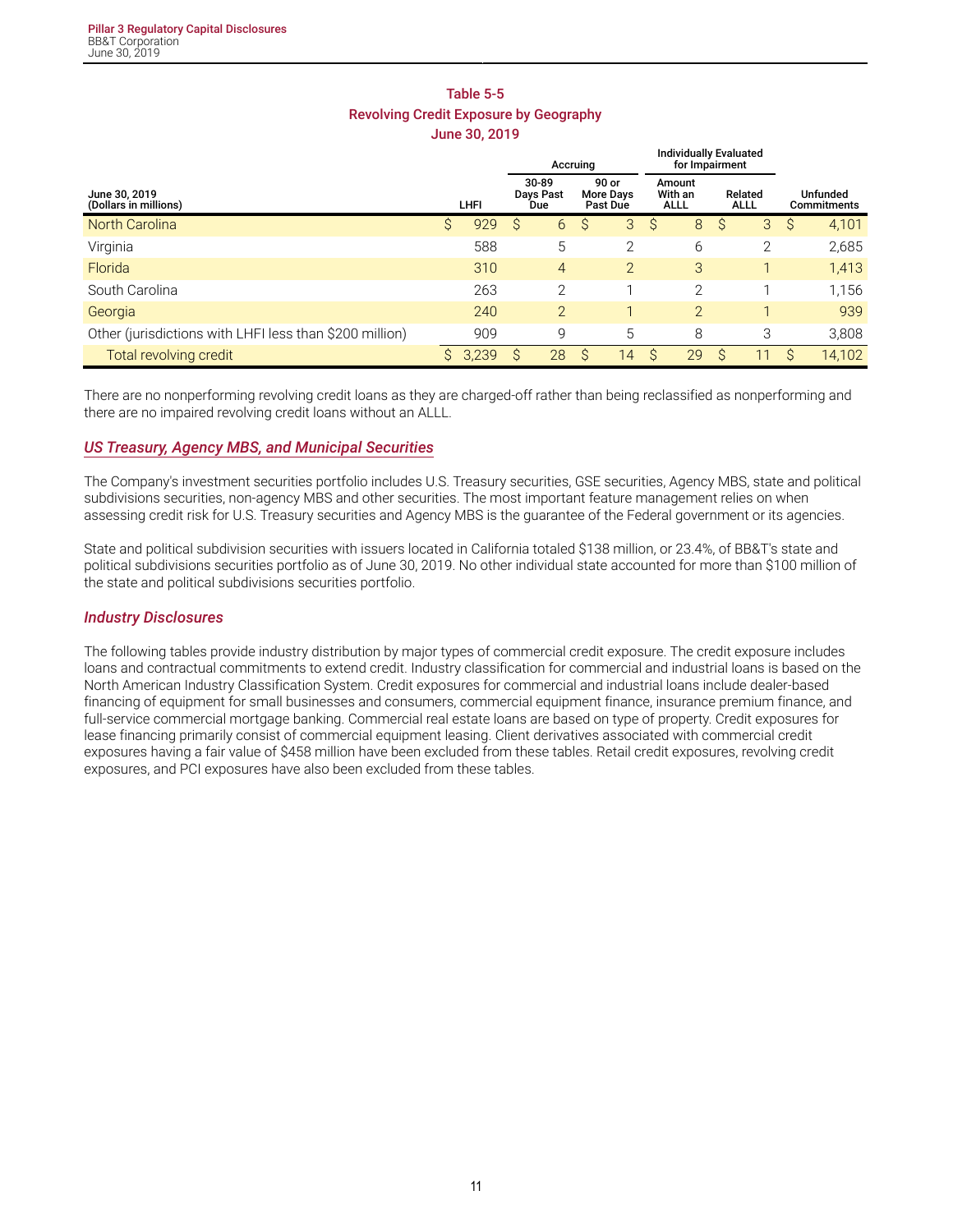# **Table 5-6 Commercial Credit Exposure by Industry June 30, 2019**

|                                                                                |   |          |           |                           |                     |                          | Individually Evaluated for Impairment |                                 |           |                                  |               |                           |                         |        |  |
|--------------------------------------------------------------------------------|---|----------|-----------|---------------------------|---------------------|--------------------------|---------------------------------------|---------------------------------|-----------|----------------------------------|---------------|---------------------------|-------------------------|--------|--|
| (Dollars in millions)                                                          |   | LHFI     |           | 30-89<br>Days Past<br>Due |                     | Nonperforming            |                                       | Amount<br>W/O an<br><b>ALLL</b> |           | Amount<br>With an<br><b>ALLL</b> |               | Related<br>ALLL           | Unfunded<br>Commitments |        |  |
| Commercial and industrial:                                                     |   |          |           |                           |                     |                          |                                       |                                 |           |                                  |               |                           |                         |        |  |
| Manufacturing                                                                  | Ŝ | 6,591    | \$        | $\mathbf{1}$              | \$                  | 8                        | $\hat{S}$                             | $\overline{4}$                  | \$        | 32                               | $\mathcal{S}$ | 3                         | $\mathcal{S}$           | 6,796  |  |
| Finance and insurance                                                          |   | 6,287    |           |                           |                     |                          |                                       |                                 |           |                                  |               |                           |                         | 6,715  |  |
| Retail trade                                                                   |   | 4,921    |           | $\mathbf{1}$              |                     | 3                        |                                       | 1                               |           | $\overline{4}$                   |               | $\mathbf{1}$              |                         | 3,545  |  |
| Health care and social assistance                                              |   | 4,787    |           |                           |                     | 32                       |                                       | 31                              |           | 10                               |               | 1                         |                         | 1,441  |  |
| Public administration                                                          |   | 4,011    |           |                           |                     | $\overline{\phantom{0}}$ |                                       | $\qquad \qquad -$               |           |                                  |               | $\qquad \qquad -$         |                         | 170    |  |
| Wholesale trade                                                                |   | 3,150    |           |                           |                     | $\overline{4}$           |                                       | 1                               |           | 12                               |               | 1                         |                         | 3,402  |  |
| Transportation and warehousing                                                 |   | 2,596    |           |                           |                     | $\overline{4}$           |                                       | $\qquad \qquad -$               |           | 3                                |               | $\mathbf{1}$              |                         | 2,032  |  |
| <b>Educational services</b>                                                    |   | 1,966    |           |                           |                     | 19                       |                                       | 18                              |           | $\overline{\phantom{0}}$         |               | <u>—</u>                  |                         | 441    |  |
| Real estate and rental and leasing                                             |   | 1,902    |           | $\mathbf{1}$              |                     | $\overline{4}$           |                                       | $\overline{2}$                  |           | 6                                |               | $\mathbf{1}$              |                         | 1,203  |  |
| Professional, scientific, and technical<br>services                            |   | 1,471    |           |                           |                     | $\mathbf{2}$             |                                       |                                 |           | 4                                |               |                           |                         | 1,853  |  |
| Mining, quarrying, and oil and gas<br>extraction                               |   | 1,455    |           | $\qquad \qquad -$         |                     |                          |                                       |                                 |           |                                  |               |                           |                         | 2,551  |  |
| Construction                                                                   |   | 1,409    |           | 1                         |                     | 13                       |                                       | 3                               |           | 21                               |               | $\ensuremath{\mathsf{3}}$ |                         | 2,112  |  |
| <b>Utilities</b>                                                               |   | 1,247    |           | -                         |                     |                          |                                       |                                 |           | $\qquad \qquad -$                |               |                           |                         | 1,848  |  |
| Other services (except public<br>administration)                               |   | 1,130    |           | $\mathbf{1}$              |                     | 8                        |                                       | 1                               |           | 9                                |               | 1                         |                         | 716    |  |
| Administrative and support and<br>waste management and<br>remediation services |   | 1,090    |           | $\overline{4}$            |                     | $\overline{2}$           |                                       | $\overline{2}$                  |           | $\mathbf{1}$                     |               |                           |                         | 723    |  |
| Other (industries with LHFI less than<br>\$1 billion)                          |   | 5,145    |           | 19                        |                     | 32                       |                                       | 11                              |           | 31                               |               | 4                         |                         | 1,656  |  |
| Subtotal                                                                       |   | 49,158   |           | 28                        |                     | 131                      |                                       | 74                              |           | 133                              |               | 16                        |                         | 37,204 |  |
| Business owner occupied                                                        |   | 14,535   |           | 4                         |                     | 62                       |                                       | 15                              |           | 88                               |               | 12                        |                         | 1,852  |  |
| Total commercial and industrial                                                |   | \$63,693 | $\hat{S}$ | 32                        | $\hat{\mathcal{S}}$ | 193                      | $\hat{S}$                             | 89                              | $\hat{S}$ | 221                              | $\hat{S}$     | 28                        | $\hat{S}$               | 39,056 |  |
| CRE:                                                                           |   |          |           |                           |                     |                          |                                       |                                 |           |                                  |               |                           |                         |        |  |
| Retail                                                                         |   | 5,180    |           | $\overline{2}$            |                     | 3                        |                                       | $\mathbf{1}$                    |           | 6                                |               | $\mathbf{1}$              |                         | 810    |  |
| Office                                                                         |   | 4,137    |           |                           |                     | 10                       |                                       |                                 |           | 12                               |               | 1                         |                         | 533    |  |
| Multi-family                                                                   |   | 3,429    |           | $\qquad \qquad -$         |                     | 12                       |                                       | 3                               |           | 11                               |               | $\qquad \qquad -$         |                         | 2,250  |  |
| Hotel/motel                                                                    |   | 3,083    |           |                           |                     |                          |                                       |                                 |           | 9                                |               |                           |                         | 443    |  |
| Industrial                                                                     |   | 2,635    |           |                           |                     | 1                        |                                       |                                 |           | 3                                |               |                           |                         | 531    |  |
| Single family residential -<br>construction                                    |   | 1,360    |           |                           |                     | $\mathbf{2}$             |                                       |                                 |           | $\overline{4}$                   |               | 1                         |                         | 2,010  |  |
| Other (industries with LHFI less than \$1<br>billion)                          |   | 898      |           | $\mathbf{1}$              |                     | $\overline{5}$           |                                       | 1                               |           | $\sqrt{5}$                       |               | $\mathbf{1}$              |                         | 85     |  |
| <b>Total CRE</b>                                                               |   | \$20,722 | $\hat{S}$ | $\ensuremath{\mathsf{3}}$ | \$                  | 33                       | \$                                    | 5                               | \$        | 50                               | \$            | $\overline{4}$            | \$                      | 6,662  |  |
| Lease financing                                                                |   | 2,203    |           | 5                         |                     | $\overline{2}$           |                                       |                                 |           | $\overline{2}$                   |               |                           |                         | 390    |  |
| Total commercial                                                               |   | \$86,618 | \$        | 40                        | \$                  | 228                      | \$                                    | 94                              | \$        | 273                              | \$            | 32                        | $\hat{\mathcal{S}}$     | 46,108 |  |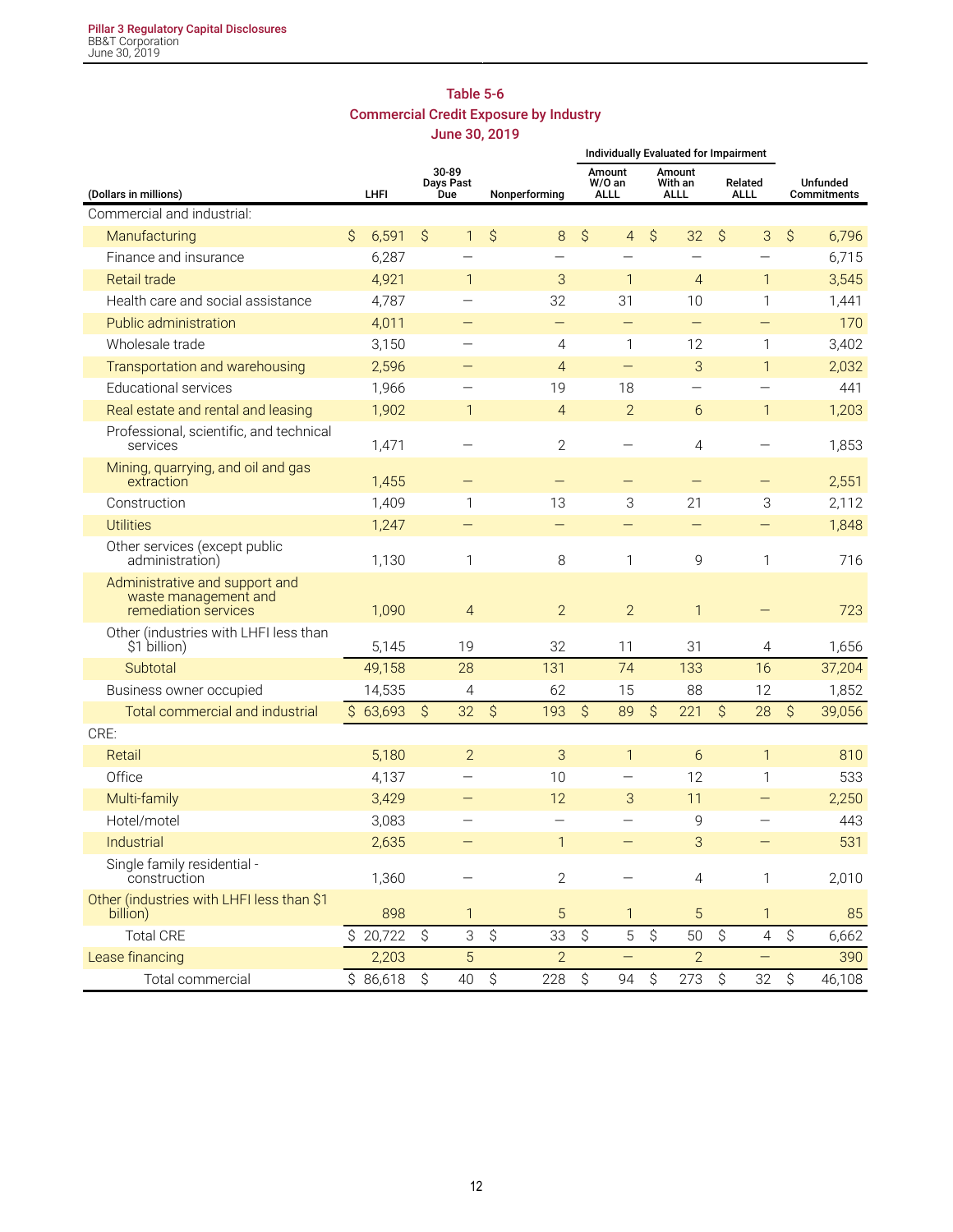# <span id="page-14-0"></span>*Counterparty Credit Risk-Related Exposures*

Counterparty exposure arises from OTC derivatives, repurchase agreements, extended settlement of securities, securities lending and borrowing and other similar products and activities. The amount of this exposure depends on the value of underlying market factors (e.g. interest rates and foreign exchange rates). The Company reduces its counterparty exposure related to bilateral derivative contracts by centrally clearing eligible derivatives with CCPs as required by Dodd-Frank Act. Certain central clearing counterparties apply payments made or received for changes in exposure as legal settlements, effectively eliminating the market value of cleared derivatives. The derivative clearing houses also create credit risk for BB&T related to initial margin requirements; however, it is mitigated by the use of securities as collateral, capital held by the CCP and mutualization rules that allocate risk among participants in the event of a failure of an exchange member firm.

All other credit exposure is approved either on a transaction level basis, or under credit limits supporting bilateral trades governed by appropriate master trading agreements. The primary element of the credit approval process is a detailed risk assessment of every credit exposure associated with the counterparty. The Company's risk assessment procedures consider both the creditworthiness of the counterparty and the risks related to the specific type of credit facility, product or exposure. BB&T manages the credit risk of its derivative positions by diversifying its positions among various counterparties, entering into master netting arrangements and requiring collateral on a daily basis. Credit exposures are monitored daily for counterparties to assure collateral levels are appropriately sized to cover risk. Credit exposures are also reviewed prior to execution of a trade for any counterparty to ensure it does not exceed the approved credit limit.

For further information on counterparty credit risk, refer to "Note 1. Basis of Presentation" in the Company's Annual Report on Form 10-K for the year ended December 31, 2018 and "Note 16. Derivative Financial Instruments" in the June 30, 2019 Form 10-  $O<sub>1</sub>$ 

#### *Wrong-Way Risk*

Wrong-way risk occurs when exposure to a counterparty is adversely correlated with the credit quality of that counterparty. The Company seeks to minimize general wrong-way risk and avoid specific wrong-way risk by policy, counterparty selection and credit risk mitigation.

#### *Collateral*

To calculate a counterparty's net risk position for counterparty credit risk, the Company revalues all financial instruments and associated collateral positions on a daily basis. Collateral positions are monitored by dedicated associates to ensure that calls for collateral and exposure reductions are made promptly. Processes exist for the resolution of trades where the level of collateral is disputed or the collateral sought is not received.

Eligible collateral types are documented by a CSA to the ISDA Master Agreement, a SIFMA Master Securities Forward Transaction Agreement or a repurchase agreement and are controlled under the Company's general credit policies. In practice, substantially all of the Company's collateral held as credit risk mitigation under these agreements is either cash or U.S. government securities.

# **Risk Mitigation**

BB&T has certain loans and other assets, totaling approximately \$922 million, which have conditional guarantees by the U.S. government. These exposures receive a 20% risk-weight.

The following table summarizes OTC derivative contracts covered by eligible collateral:

# **Table 7-1 Total Exposure of OTC Derivative Contracts Covered by Eligible Collateral June 30, 2019**

| (dollars in millions)                                       | Gross<br>Current<br>Credit<br><b>Exposure</b> | Potential<br><b>Future</b><br><b>Exposure</b> |     | Margin<br>Impact | Total<br><b>Exposure</b> |
|-------------------------------------------------------------|-----------------------------------------------|-----------------------------------------------|-----|------------------|--------------------------|
| Interest rate                                               | 158                                           |                                               | 132 | 15               | 305                      |
| Foreign exchange                                            |                                               |                                               |     |                  | 5                        |
| Total derivative gross credit exposure                      | 159                                           |                                               | 136 | 15               | 310                      |
| Amounts subject to master netting arrangements              | (57                                           |                                               |     |                  | (57)                     |
| Collateral held                                             | (101)                                         |                                               |     |                  | (101)                    |
| Net exposure for derivatives covered by eligible collateral |                                               |                                               | 136 | 15               | 152                      |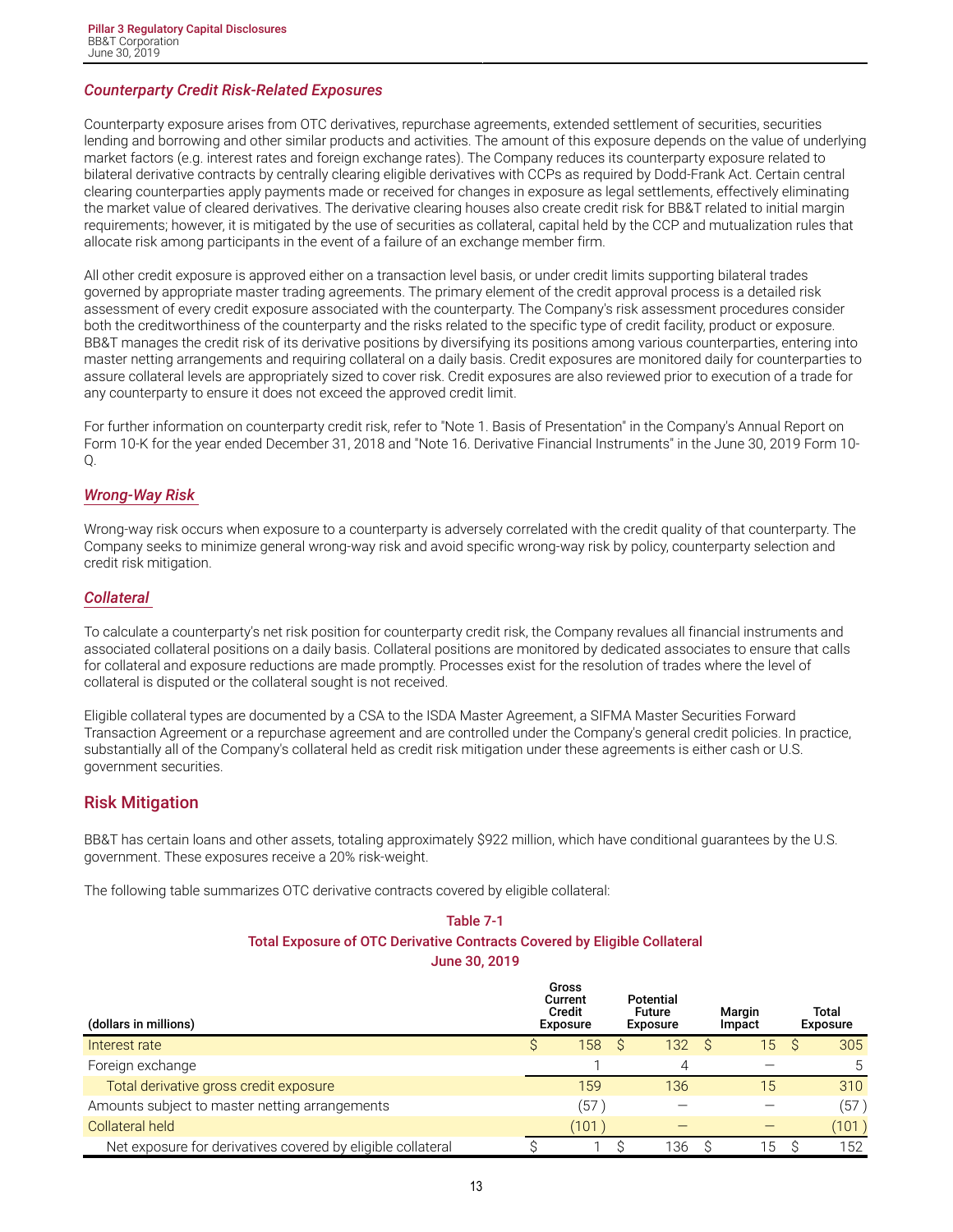# <span id="page-15-0"></span>**Securitizations**

The disclosures in this section refer to securitizations held and the regulatory capital on these exposures calculated according to the Rule. A participant in the securitization market is typically an originator, investor or sponsor. The Company's primary securitization-related activity is investing in products created by third parties. Securitization exposures held include agency and non-agency asset-backed securitizations. The majority of the asset-backed securities balance is collateralized by student loans originated under the FFELP with guarantees covering 97%-98% of the underlying loans. The Company is not applying any credit risk mitigation to its securitization exposures and doesn't have exposure as a securitization guarantor. The Company does not have any synthetic securitization exposure and does not currently retain credit risk as a sponsor; therefore, the following tables relate to the Company as an investor.

The Company calculates the regulatory capital requirement for securitization exposures in accordance with the hierarchy of approaches. The Company utilizes the SSFA to determine RWA for its securitization exposures which considers the Company's seniority in the securitization structure and risk factors inherent in the underlying assets.

The following tables present information related to securitization exposures at June 30, 2019:

# **Table 8-1 Securitizations by Exposure Type June 30, 2019**

| (dollars in millions)         | <b>On Balance</b><br><b>Sheet</b><br>Exposure (1) | <b>Off Balance</b><br>Sheet<br><b>Exposure</b> | Total<br><b>Exposure</b> |     |  |
|-------------------------------|---------------------------------------------------|------------------------------------------------|--------------------------|-----|--|
| Non-agency MBS                | 382                                               | —                                              |                          | 382 |  |
| Asset-backed securities       | 33                                                |                                                |                          | 33  |  |
| Other $(2)$                   |                                                   | Q                                              |                          | 11  |  |
| Total securitization exposure | 417                                               | Q                                              |                          | 426 |  |

(1) Includes AFS securities at fair value and HTM securities at amortized cost.

(2) Includes securitized loans sold with recourse and accrued interest on securitizations.

#### **Table 8-2**

# **Securitizations by Capital Treatment and Underlying Exposure Type**

**June 30, 2019**

| (dollars in millions)          | <b>Notional/Par</b><br>Amount | <b>SFA RWA</b> | <b>SSFA RWA</b> |
|--------------------------------|-------------------------------|----------------|-----------------|
| Non-agency MBS                 |                               |                |                 |
| Resecuritizations              | 552 <sup>°</sup>              | —              | 506             |
| Asset-backed securities        | 32                            |                | $\overline{7}$  |
| Other $(1)$                    | 11                            | 113            | 6               |
| Total securitization exposures | 595                           | 113            | 519             |

(1) Includes securitized loans sold with recourse and accrued interest on securitizations.

# **Table 8-3 Securitizations by Risk Weight Bands June 30, 2019**

| (dollars in millions)          | <b>Notional/Par</b><br>Amount | <b>RWA</b>            | Capital impact<br>of RWA $(1)$ |  |
|--------------------------------|-------------------------------|-----------------------|--------------------------------|--|
| Securitizations:               |                               |                       |                                |  |
| Zero to 250% risk weighting    | S.<br>32 <sup>2</sup>         | 7 <sup>1</sup><br>- S | <sub>S</sub>                   |  |
| 501% to 1250% risk weighting   | 9                             | 113                   | 9                              |  |
| Resecuritizations:             |                               |                       |                                |  |
| Zero to 250% risk weighting    | 371                           | 161                   | 13                             |  |
| 251% to 500% risk weighting    | 91                            | 178                   | 14                             |  |
| 501% to 1250% risk weighting   | 92                            | 173                   | 14                             |  |
| Total securitization exposures | 595                           | 632                   | 51<br>S.                       |  |

(1) Calculated by multiplying RWA by the minimum total risk-based capital ratio of 8%.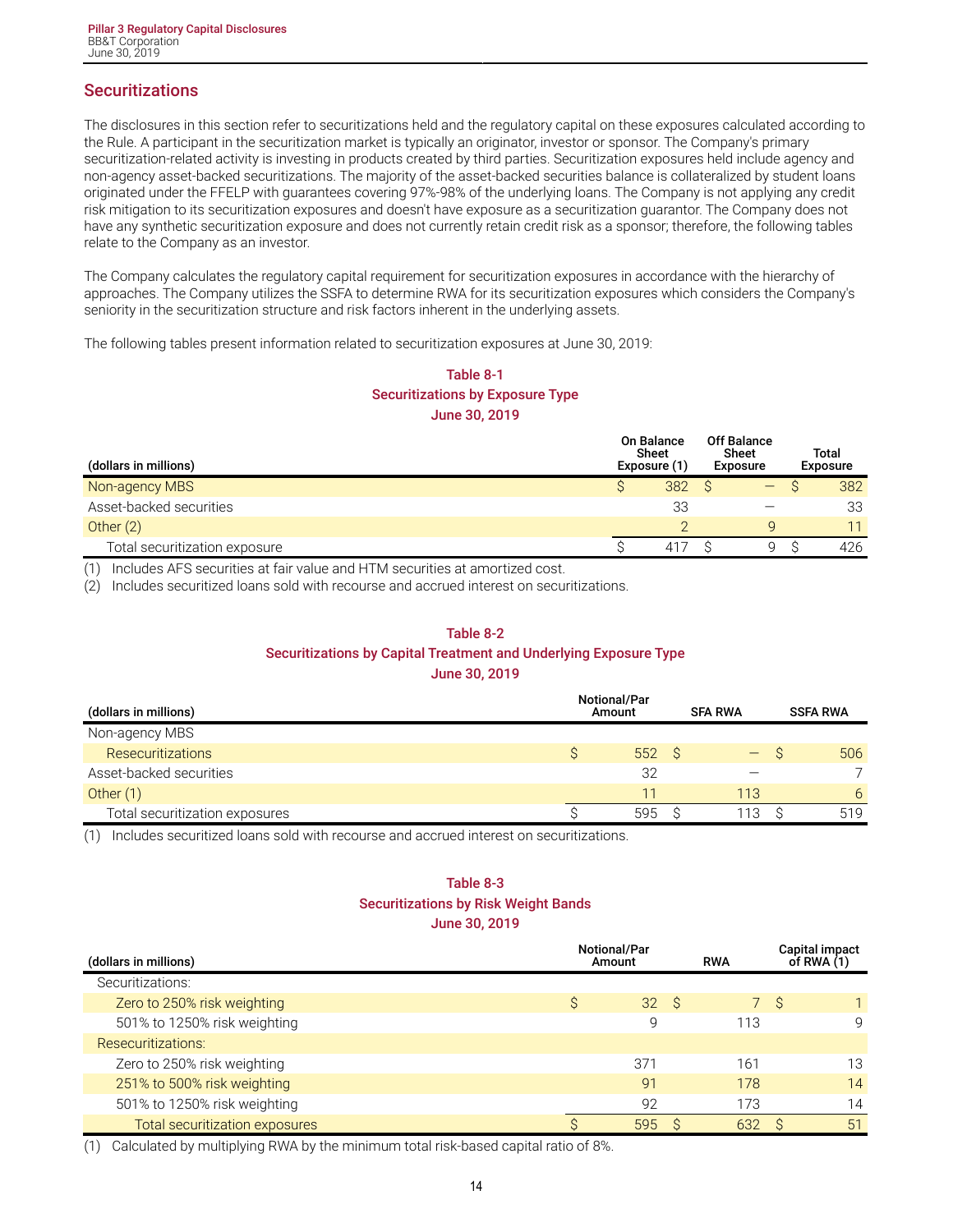# <span id="page-16-0"></span>**Equity Securities Not Subject to Market Risk Rule**

The Company has total equity exposures of approximately \$8.5 billion, with \$2.5 billion in individual equities and \$6.0 billion in equity funds at June 30, 2019. The majority of the individual investments are related to the Company's CRA activities, including tax-advantaged investments. The Company uses the simple risk-weight approach for its individual equity securities. The equity funds consist of BOLI, private equity, pension fund assets, money market and other equity funds. The Company uses the full look-through approach for BOLI assets in separate and hybrid accounts. Investment guidelines specify objectives and constraints for separate and hybrid account BOLI investment funds, including permitted and non-permitted investments, concentration and diversification requirements, credit quality requirements and duration parameters. There were no unrealized gains not recognized through earnings included in Tier 2 capital for the three months ended June 30, 2019.

Non-marketable equity securities are generally recorded either at historical cost or using the equity method. Refer to "Note 1. Basis of Presentation" in the Company's Annual Report on Form 10-K for the year ended December 31, 2018 for accounting policies related to equity investments and the valuation of financial instruments.

At June 30, 2019, the Company held approximately \$365 million of exposures in equity funds that relate to the Company's nonqualified defined contribution plan. Because there is an offsetting liability for these investments, there is no impact to earnings or equity from these investments as changes in the fair value of the investments are recorded in income with an offsetting change in personnel expense.

The Company holds equity securities for various purposes. The Company's investments in private equity funds are generally held to realize a potential profit, equity securities in pension plans are held to reduce future pension expense, investments in affordable housing are made to generate tax credits and investments in certain trade organizations are required to realize the benefits of being a member.

Latent revaluation gains/losses are unrealized gains/losses on non-public equity securities which are not recognized in the Company's Consolidated Balance Sheet or Consolidated Statement of Income as the equity securities are carried at cost. At June 30, 2019, latent valuation gains or losses for equity exposures were immaterial.

The following table summarizes the Company's equity securities not subject to the market risk rule:

# **Table 9-1 Equity Securities Not Subject to Market Risk Rule June 30, 2019**

| (dollars in millions)      |    | Exposure (1) |    | <b>RWA</b> |      | Capital impact of<br>RWA(2) |
|----------------------------|----|--------------|----|------------|------|-----------------------------|
| 20% risk weight            |    | 289          | S. | 58         | - \$ | 5                           |
| 100% risk weight           |    | 3,615        |    | 3,615      |      | 289                         |
| Full look-through approach |    | 4,573        |    | 4,079      |      | 326                         |
| Total                      |    | 8.477        |    | 7.752      |      | 620                         |
| <b>Public</b>              | Ŝ. | 3,570        |    |            |      |                             |
| Nonpublic                  |    | 4,907        |    |            |      |                             |
| Total                      |    | 8,477        |    |            |      |                             |

(1) The difference between the book value and the fair value for equity exposures is less than \$1 million.

(2) Calculated by multiplying RWA by the minimum total risk-based capital ratio of 8%.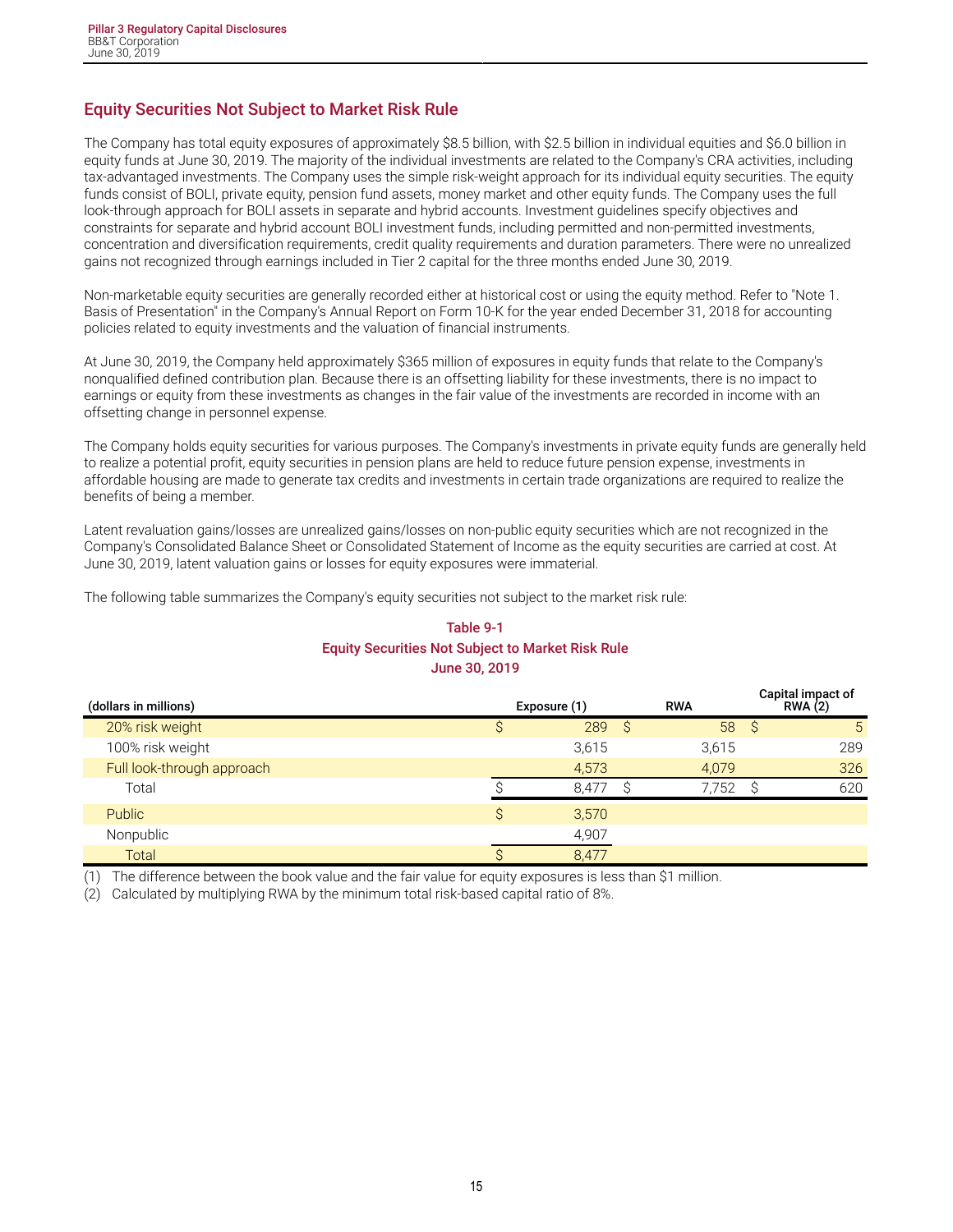# <span id="page-17-0"></span>**Forward-Looking Statements**

This document contains "forward-looking statements" within the meaning of the Private Securities Litigation Reform Act of 1995, regarding the financial condition, results of operations, business plans and the future performance of BB&T that are based on the beliefs and assumptions of the management of BB&T and the information available to management at the time that these disclosures were prepared. Words such as "anticipates," "believes," "estimates," "expects," "forecasts," "intends," "plans," "projects," "may," "will," "should," "could," and other similar expressions are intended to identify these forward-looking statements. Such statements are subject to factors that could cause actual results to differ materially from anticipated results. Such factors include, but are not limited to, the following:

- risks, uncertainties and other factors relating to the merger of SunTrust with and into BB&T, including the ability to obtain regulatory approvals and meet other closing conditions to the merger, and delay in closing the merger;
- general economic or business conditions, either nationally or regionally, may be less favorable than expected, resulting in, among other things, slower deposit and/or asset growth, and a deterioration in credit quality and/or a reduced demand for credit, insurance or other services;
- disruptions to the national or global financial markets, including the impact of a downgrade of U.S. government obligations by one of the credit ratings agencies, the economic instability and recessionary conditions in Europe;
- <sup>l</sup> changes in the interest rate environment, including interest rate changes made by the Federal Reserve, the discontinuation of LIBOR as an interest rate benchmark, as well as cash flow reassessments may reduce net interest margin and/or the volumes and values of loans and deposits as well as the value of other financial assets and liabilities;
- <sup>l</sup> competitive pressures among depository and other financial institutions may increase significantly;
- legislative, regulatory or accounting changes may adversely affect the businesses in which BB&T is engaged;
- local, state or federal taxing authorities may take tax positions that are adverse to BB&T;
- a reduction may occur in BB&T's credit ratings;
- adverse changes may occur in the securities markets;
- competitors of BB&T may have greater financial resources or develop products that enable them to compete more successfully than BB&T and may be subject to different regulatory standards than BB&T;
- cyber security risks could adversely affect BB&T's business and financial performance or reputation, and BB&T could be liable for financial losses incurred by third parties due to breaches of data shared between financial institutions;
- higher-than-expected costs related to information technology infrastructure or a failure to successfully implement future system enhancements could adversely impact BB&T's financial condition and results of operations and could result in significant additional costs to BB&T;
- natural or other disasters, including acts of terrorism, could have an adverse effect on BB&T, materially disrupting BB&T's operations or the ability or willingness of customers to access BB&T's products and services;
- costs related to the integration of the businesses of BB&T and its merger partners may be greater than expected;
- failure to execute on strategic or operational plans, including the ability to successfully complete and/or integrate mergers and acquisitions or fully achieve expected cost savings or revenue growth associated with mergers and acquisitions within the expected time frames could adversely impact financial condition and results of operations;
- significant litigation and regulatory proceedings could have a material adverse effect on BB&T;
- unfavorable resolution of legal proceedings or other claims and regulatory and other governmental investigations or other inquiries could result in negative publicity, protests, fines, penalties, restrictions on BB&T's operations or ability to expand its business and other negative consequences, all of which could cause reputational damage and adversely impact BB&T's financial conditions and results of operations;
- . risks resulting from the extensive use of models;
- risk management measures may not be fully effective;
- fraud or misconduct by internal or external parties, which BB&T may not be able prevent, detect or mitigate;
- deposit attrition, customer loss and/or revenue loss following completed mergers/acquisitions may exceed expectations; and
- widespread system outages, caused by the failure of critical internal systems or critical services provided by third parties, could adversely impact BB&T's financial condition and results of operations.

These and other risk factors are more fully described in this report and in BB&T's Annual Report on Form 10-K for the year ended December 31, 2018 under the sections entitled "Item 1A. Risk Factors" and from time to time, in other filings with the SEC. Readers are cautioned not to place undue reliance on these forward-looking statements, which speak only as of the date of this report. Actual results may differ materially from those expressed in or implied by any forward-looking statements. Except to the extent required by applicable law or regulation, BB&T undertakes no obligation to revise or update publicly any forward-looking statements for any reason. Readers should, however, consult any further disclosures of a forward-looking nature BB&T may make in any subsequent Annual Reports on Form 10-K, Quarterly Reports on Form 10-Q or Current Reports on Form 8-K.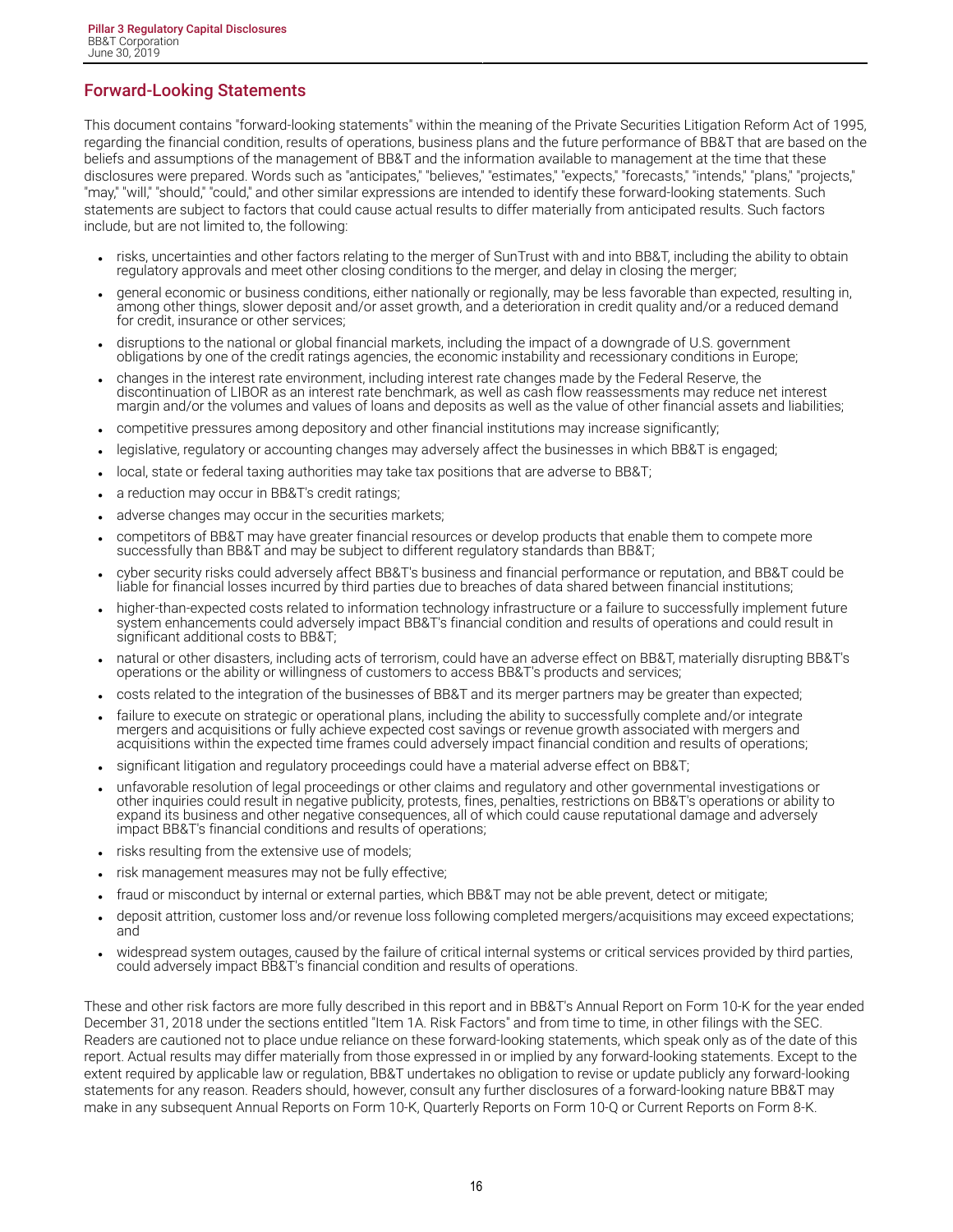# **Cross Reference Table**

<span id="page-18-0"></span>Note: References in the following table to Form 10-Q or Form FR Y-9C are to the respective Form for the period ended June 30, 2019. References to Form 10-K are to the Form 10-K for the year ended December 31, 2018.

| <b>Disclosure Requirement</b>                                                                                                                                                                                                                                                                                                         | <b>Disclosure Location</b>                                                                                         |
|---------------------------------------------------------------------------------------------------------------------------------------------------------------------------------------------------------------------------------------------------------------------------------------------------------------------------------------|--------------------------------------------------------------------------------------------------------------------|
| <b>Table 1 - Scope of Application</b>                                                                                                                                                                                                                                                                                                 |                                                                                                                    |
| Oualitative:                                                                                                                                                                                                                                                                                                                          |                                                                                                                    |
| (a) The name of the top corporate entity in the group to which subpart D<br>of this part applies.                                                                                                                                                                                                                                     | <b>Basel Pillar 3 Disclosures:</b><br>Introduction                                                                 |
| (b) A brief description of the differences in the basis for consolidating<br>entities for accounting and regulatory purposes, with a description of<br>those entities:                                                                                                                                                                | <b>Basel Pillar 3 Disclosures:</b><br><b>Basis of Consolidation</b>                                                |
| (1) That are fully consolidated;<br>(2) That are deconsolidated and deducted from total capital;<br>(3) For which the total capital requirement is deducted; and<br>(4) That are neither consolidated nor deducted (for example, where<br>the investment in the entity is assigned a risk weight in<br>accordance with this subpart). | The Company does not have a difference in the<br>basis of consolidation for accounting and<br>regulatory purposes. |
| (c) Any restrictions, or other major impediments, on transfer of funds or<br>total capital within the group.                                                                                                                                                                                                                          | Form 10-K:<br>Note 14. Regulatory Requirements and Other<br>Restrictions                                           |
|                                                                                                                                                                                                                                                                                                                                       | Note 15. Parent Company Financial Information<br>Item 7 - MD&A - Liquidity<br>Item 7 - MD&A - Capital              |
|                                                                                                                                                                                                                                                                                                                                       | Form 10-Q:<br>Item 2 - MD&A - Capital                                                                              |
|                                                                                                                                                                                                                                                                                                                                       | <b>Basel Pillar 3 Disclosures:</b><br><b>CCAR and Stress Test Requirements</b>                                     |
| Quantitative:                                                                                                                                                                                                                                                                                                                         |                                                                                                                    |
| (d) The aggregate amount of surplus capital of insurance subsidiaries<br>included in the total capital of the consolidated group.                                                                                                                                                                                                     | <b>Basel Pillar 3 Disclosures:</b><br>Capital in Subsidiaries                                                      |
| (e) The aggregate amount by which actual total capital is less than the<br>minimum total capital requirement in all subsidiaries, with total<br>capital requirements and the name(s) of the subsidiaries with such<br>deficiencies.                                                                                                   | Not applicable. Actual total capital is greater<br>than the minimum total capital requirement.                     |
| <b>Table 2 - Capital Structure</b>                                                                                                                                                                                                                                                                                                    |                                                                                                                    |
| Oualitative:                                                                                                                                                                                                                                                                                                                          |                                                                                                                    |
| (a) Summary information on the terms and conditions of the main<br>features of all regulatory capital instruments.                                                                                                                                                                                                                    | Form 10-K:<br>Note 9. Shareholders' Equity                                                                         |
|                                                                                                                                                                                                                                                                                                                                       | Form 10-0:<br>Note 9. Long-Term Debt                                                                               |
| Quantitative:                                                                                                                                                                                                                                                                                                                         |                                                                                                                    |
| (b) The amount of common equity tier 1 capital, with separate disclosure<br>of:                                                                                                                                                                                                                                                       | Form FR Y-9C:                                                                                                      |
| (1) Common stock and related surplus;<br>(2) Retained earnings;                                                                                                                                                                                                                                                                       | Schedule HC-R                                                                                                      |
| (3) Common equity minority interest;                                                                                                                                                                                                                                                                                                  | Form 10-Q:                                                                                                         |
| (4) AOCI; and                                                                                                                                                                                                                                                                                                                         | <b>Consolidated Balance Sheet</b>                                                                                  |
| (5) Regulatory adjustments and deductions made to common<br>equity tier 1 capital.                                                                                                                                                                                                                                                    |                                                                                                                    |
| (c) The amount of tier 1 capital, with separate disclosure of:                                                                                                                                                                                                                                                                        | Form FR Y-9C:                                                                                                      |
| (1) Additional tier 1 capital elements, including additional tier 1<br>capital instruments and tier 1 minority interest not included in<br>common equity tier 1 capital; and                                                                                                                                                          | Schedule HC-R                                                                                                      |
| (2) Regulatory adjustments and deductions made to tier 1 capital.                                                                                                                                                                                                                                                                     |                                                                                                                    |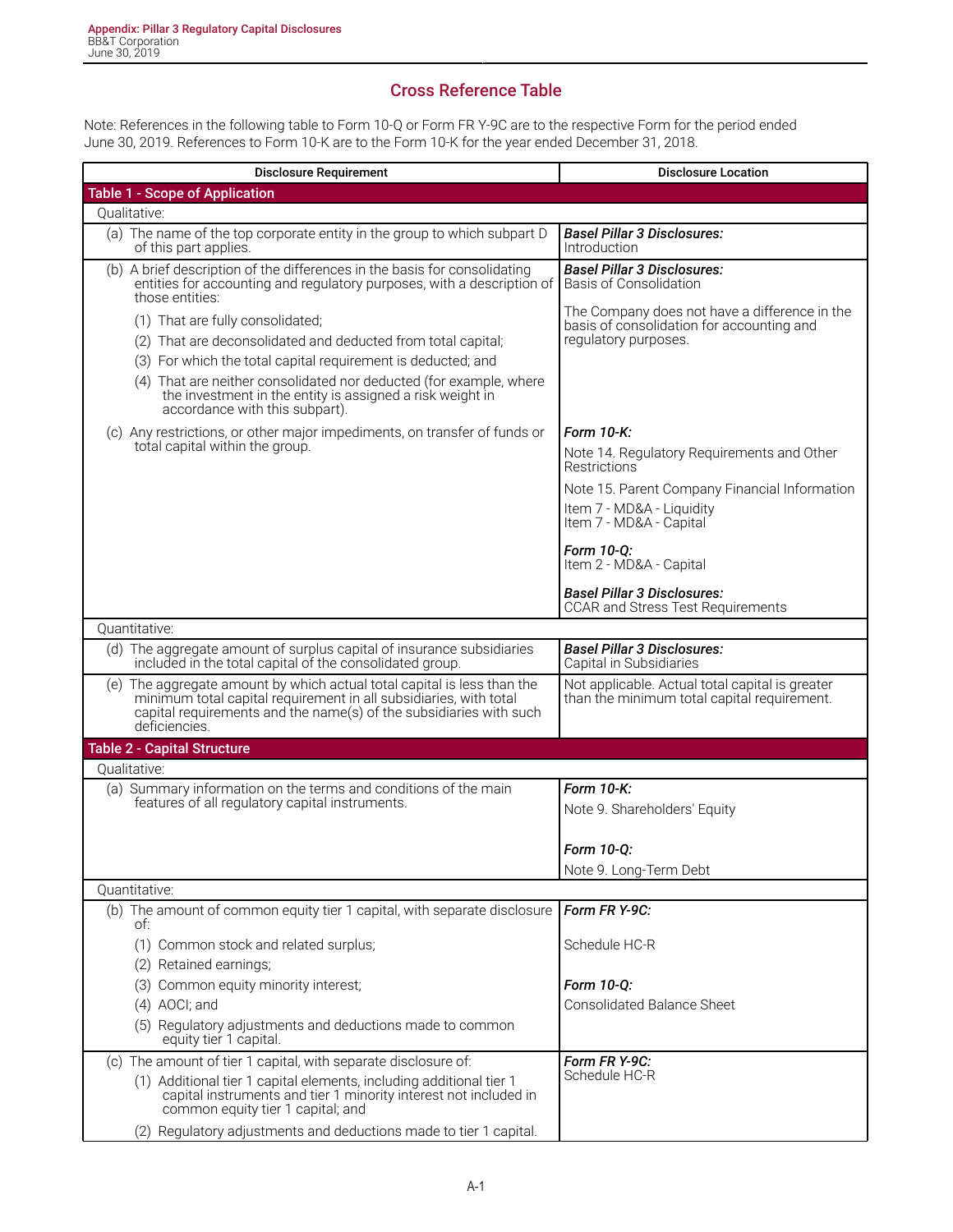| <b>Disclosure Requirement</b>                                                                                                                                                                                                                                                                                             | <b>Disclosure Location</b>                          |
|---------------------------------------------------------------------------------------------------------------------------------------------------------------------------------------------------------------------------------------------------------------------------------------------------------------------------|-----------------------------------------------------|
| (d) The amount of total capital, with separate disclosure of:                                                                                                                                                                                                                                                             | Form FR Y-9C:                                       |
| (1) Tier 2 capital elements, including tier 2 capital instruments and<br>total capital minority interest not included in tier 1 capital; and                                                                                                                                                                              | Schedule HC-R                                       |
| (2) Regulatory adjustments and deductions made to total capital.                                                                                                                                                                                                                                                          |                                                     |
| <b>Table 3 - Capital Adequacy</b>                                                                                                                                                                                                                                                                                         |                                                     |
| Qualitative:                                                                                                                                                                                                                                                                                                              |                                                     |
| (a) A summary discussion of the FDIC-supervised institution's approach<br>to assessing the adequacy of its capital to support current and<br>future activities.                                                                                                                                                           | Form 10-K:<br>Item 7 - MD&A - Capital<br>Form 10-0: |
|                                                                                                                                                                                                                                                                                                                           | Item 2 - MD&A - Capital                             |
| Quantitative:                                                                                                                                                                                                                                                                                                             |                                                     |
| (b) Risk-weighted assets for:                                                                                                                                                                                                                                                                                             | <b>Basel Pillar 3 Disclosures:</b>                  |
| (1) Exposures to sovereign entities;                                                                                                                                                                                                                                                                                      | Table 3-1                                           |
| (2) Exposures to certain supranational entities and MDBs;                                                                                                                                                                                                                                                                 |                                                     |
| (3) Exposures to depository institutions, foreign banks, and credit<br>unions;                                                                                                                                                                                                                                            |                                                     |
| (4) Exposures to PSEs;                                                                                                                                                                                                                                                                                                    |                                                     |
| (5) Corporate exposures;                                                                                                                                                                                                                                                                                                  |                                                     |
| (6) Residential mortgage exposures;                                                                                                                                                                                                                                                                                       |                                                     |
| (7) Statutory multifamily mortgages and pre-sold construction<br>loans;                                                                                                                                                                                                                                                   |                                                     |
| (8) HVCRE loans;                                                                                                                                                                                                                                                                                                          |                                                     |
| (9) Past due loans;                                                                                                                                                                                                                                                                                                       |                                                     |
| (10) Other assets;                                                                                                                                                                                                                                                                                                        |                                                     |
| (11) Cleared transactions;                                                                                                                                                                                                                                                                                                |                                                     |
| (12) Default fund contributions;                                                                                                                                                                                                                                                                                          |                                                     |
| (13) Unsettled transactions;                                                                                                                                                                                                                                                                                              |                                                     |
| (14) Securitization exposures; and                                                                                                                                                                                                                                                                                        |                                                     |
| (15) Equity exposures.                                                                                                                                                                                                                                                                                                    |                                                     |
| (c) Standardized market risk-weighted assets as calculated under<br>subpart F of this part.                                                                                                                                                                                                                               | <b>Basel Pillar 3 Disclosures:</b><br>Table 3-1     |
| (d) Common equity tier 1, tier 1 and total risk-based capital ratios:                                                                                                                                                                                                                                                     | <b>Basel Pillar 3 Disclosures:</b>                  |
| (1) For the top consolidated group; and                                                                                                                                                                                                                                                                                   | Table 3-2                                           |
| (2) For each depository institution subsidiary.                                                                                                                                                                                                                                                                           |                                                     |
| (e) Total standardized risk-weighted assets.                                                                                                                                                                                                                                                                              | <b>Basel Pillar 3 Disclosures:</b><br>Table 3-1     |
| <b>Table 4 - Capital Conservation Buffer</b>                                                                                                                                                                                                                                                                              |                                                     |
| Qualitative:                                                                                                                                                                                                                                                                                                              |                                                     |
| (a) At least quarterly, the FDIC-supervised institution must calculate and<br>publicly disclose the capital conservation buffer as described under<br>$\S$ 324.11.                                                                                                                                                        | Form FR Y-9C:<br>Schedule HC-R                      |
| (b) At least quarterly, the FDIC-supervised institution must calculate and<br>publicly disclose the eligible retained income of the FDIC-supervised<br>institution, as described under § 324.11.                                                                                                                          | Form FR Y-9C:<br>Schedule HC-R                      |
| (c) At least quarterly, the FDIC-supervised institution must calculate and<br>publicly disclose any limitations it has on distributions and<br>discretionary bonus payments resulting from the capital<br>conservation buffer framework described under § 324.11, including<br>the maximum payout amount for the quarter. | Form FR Y-9C:<br>Schedule HC-R                      |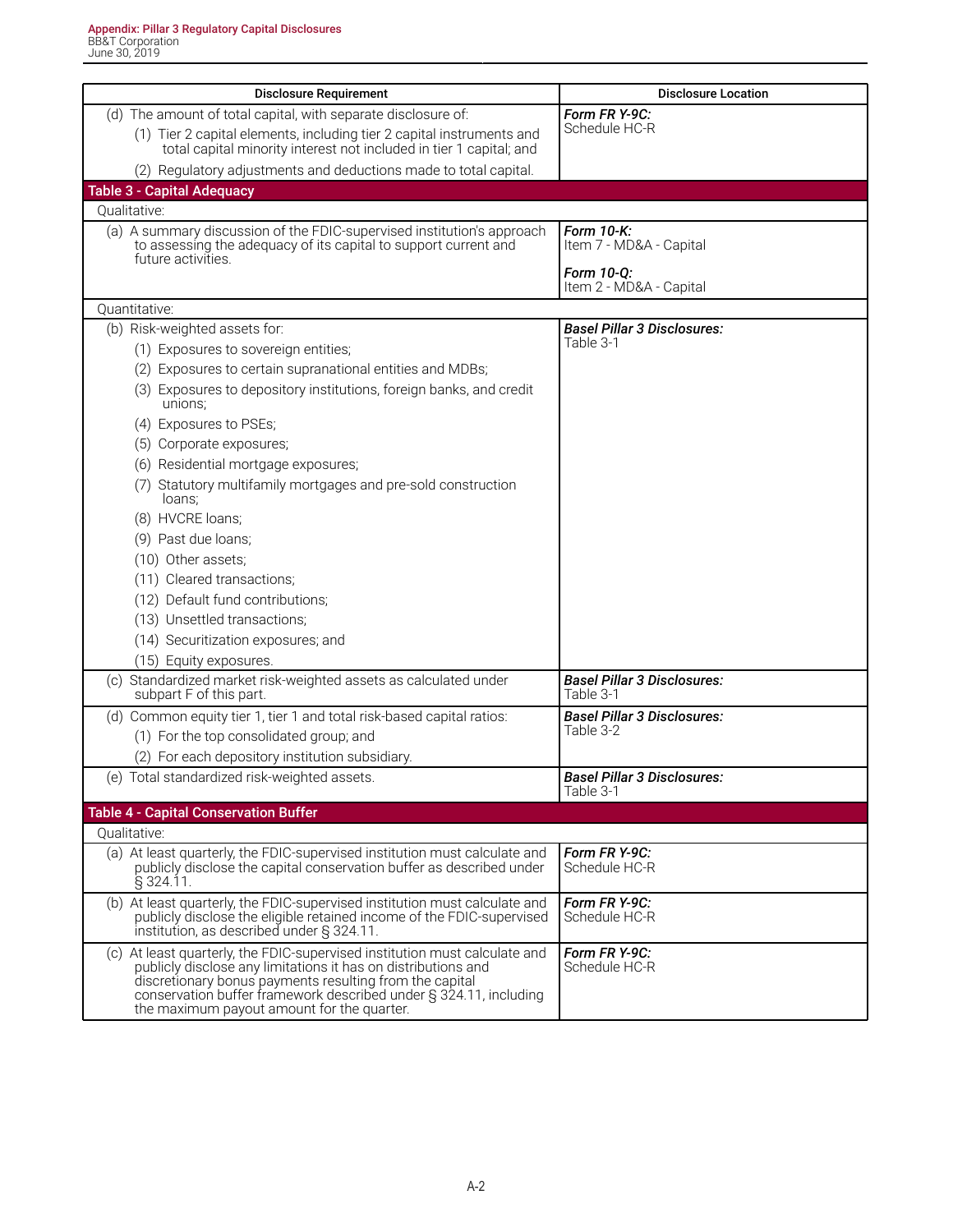| <b>Disclosure Requirement</b>                                                                                                                                                                                                                                                                                                                                                                                                                                                                                             | <b>Disclosure Location</b>                                                                                                                                                                                                     |
|---------------------------------------------------------------------------------------------------------------------------------------------------------------------------------------------------------------------------------------------------------------------------------------------------------------------------------------------------------------------------------------------------------------------------------------------------------------------------------------------------------------------------|--------------------------------------------------------------------------------------------------------------------------------------------------------------------------------------------------------------------------------|
| <b>General Qualitative Disclosure</b>                                                                                                                                                                                                                                                                                                                                                                                                                                                                                     |                                                                                                                                                                                                                                |
| For each separate risk area described in Tables 5 through 10, the FDIC-<br>supervised institution must describe its risk management objectives and<br>policies, including: strategies and processes; the structure and<br>organization of the relevant risk management function; the scope and<br>nature of risk reporting and/or measurement systems; policies for<br>hedging and/or mitigating risk and strategies and processes for<br>monitoring the continuing effectiveness of hedges/mitigants.                    | See the references to the qualitative disclosures<br>below for each respective Pillar 3 table for the<br>location of these disclosures for each risk area.<br>In addition, see the Corporate Governance<br>section at bbt.com. |
| Table 5 - Credit Risk: General Disclosures                                                                                                                                                                                                                                                                                                                                                                                                                                                                                |                                                                                                                                                                                                                                |
| Oualitative:                                                                                                                                                                                                                                                                                                                                                                                                                                                                                                              |                                                                                                                                                                                                                                |
| (a) The general qualitative disclosure requirement with respect to credit<br>risk (excluding counterparty credit risk disclosed in accordance with<br>Table 6 to $\S$ 324.63), including:                                                                                                                                                                                                                                                                                                                                 | Form 10-K:<br>Note 1. Basis of Presentation<br>- Originated loans and leases<br>- NPĂs                                                                                                                                         |
| (1) Policy for determining past due or delinquency status;                                                                                                                                                                                                                                                                                                                                                                                                                                                                | - ACL                                                                                                                                                                                                                          |
| (2) Policy for placing loans on nonaccrual;                                                                                                                                                                                                                                                                                                                                                                                                                                                                               | Item 7 - MD&A<br>- Lending activities                                                                                                                                                                                          |
| (3) Policy for returning loans to accrual status;                                                                                                                                                                                                                                                                                                                                                                                                                                                                         | - Risk Management                                                                                                                                                                                                              |
| (4) Definition of and policy for identifying impaired loans (for<br>financial accounting purposes);                                                                                                                                                                                                                                                                                                                                                                                                                       | <b>Basel Pillar 3 Disclosures:</b>                                                                                                                                                                                             |
| (5) Description of the methodology that the entity uses to estimate<br>its allowance for loan and lease losses, including statistical<br>methods used where applicable;                                                                                                                                                                                                                                                                                                                                                   | Credit Risk                                                                                                                                                                                                                    |
| (6) Policy for charging-off uncollectible amounts; and                                                                                                                                                                                                                                                                                                                                                                                                                                                                    |                                                                                                                                                                                                                                |
| (7) Discussion of the FDIC-supervised institution's credit risk<br>management policy.                                                                                                                                                                                                                                                                                                                                                                                                                                     |                                                                                                                                                                                                                                |
| Quantitative:                                                                                                                                                                                                                                                                                                                                                                                                                                                                                                             |                                                                                                                                                                                                                                |
| (b) Total credit risk exposures and average credit risk exposures, after<br>accounting offsets in accordance with GAAP, without taking into<br>account the effects of credit risk mitigation techniques (for example,<br>collateral and netting not permitted under GAAP), over the period<br>categorized by major types of credit exposure. For example, FDIC-<br>supervised institutions could use categories similar to that used for<br>financial statement purposes. Such categories might include, for<br>instance: | Form 10-Q:<br><b>Consolidated Balance Sheet</b><br>Note 3. Securities<br>Note 4. Loans and ACL<br>Note 14. Commitments and Contingencies<br>Note 15. Fair Value Disclosures                                                    |
| (1) Loans, off-balance sheet commitments, and other non-derivative<br>off-balance sheet exposures;                                                                                                                                                                                                                                                                                                                                                                                                                        | Note 16. Derivative Financial Instruments<br>Item 2 - MD&A - Table 1                                                                                                                                                           |
| (2) Debt securities; and                                                                                                                                                                                                                                                                                                                                                                                                                                                                                                  | Item 2 - MD&A - Table 7                                                                                                                                                                                                        |
| (3) OTC derivatives.                                                                                                                                                                                                                                                                                                                                                                                                                                                                                                      |                                                                                                                                                                                                                                |
|                                                                                                                                                                                                                                                                                                                                                                                                                                                                                                                           | <b>Basel Pillar 3 Disclosures:</b><br>Table 5-1<br>Table 5-2                                                                                                                                                                   |
| (c) Geographic distribution of exposures, categorized in significant areas<br>by major types of credit exposure.                                                                                                                                                                                                                                                                                                                                                                                                          | <b>Basel Pillar 3 Disclosures:</b><br>Geographic Disclosures<br>Table 5-3<br>Table 5-4<br>Table 5-5<br>US Treasury, Agency, and Municipal Securities<br>Counterparty Credit Risk Related Disclosures                           |
| (d) Industry or counterparty type distribution of exposures, categorized<br>by major types of credit exposure.                                                                                                                                                                                                                                                                                                                                                                                                            | <b>Basel Pillar 3 Disclosures:</b><br>Table 5-6<br><b>Counterparty Credit Risk Related Disclosures</b>                                                                                                                         |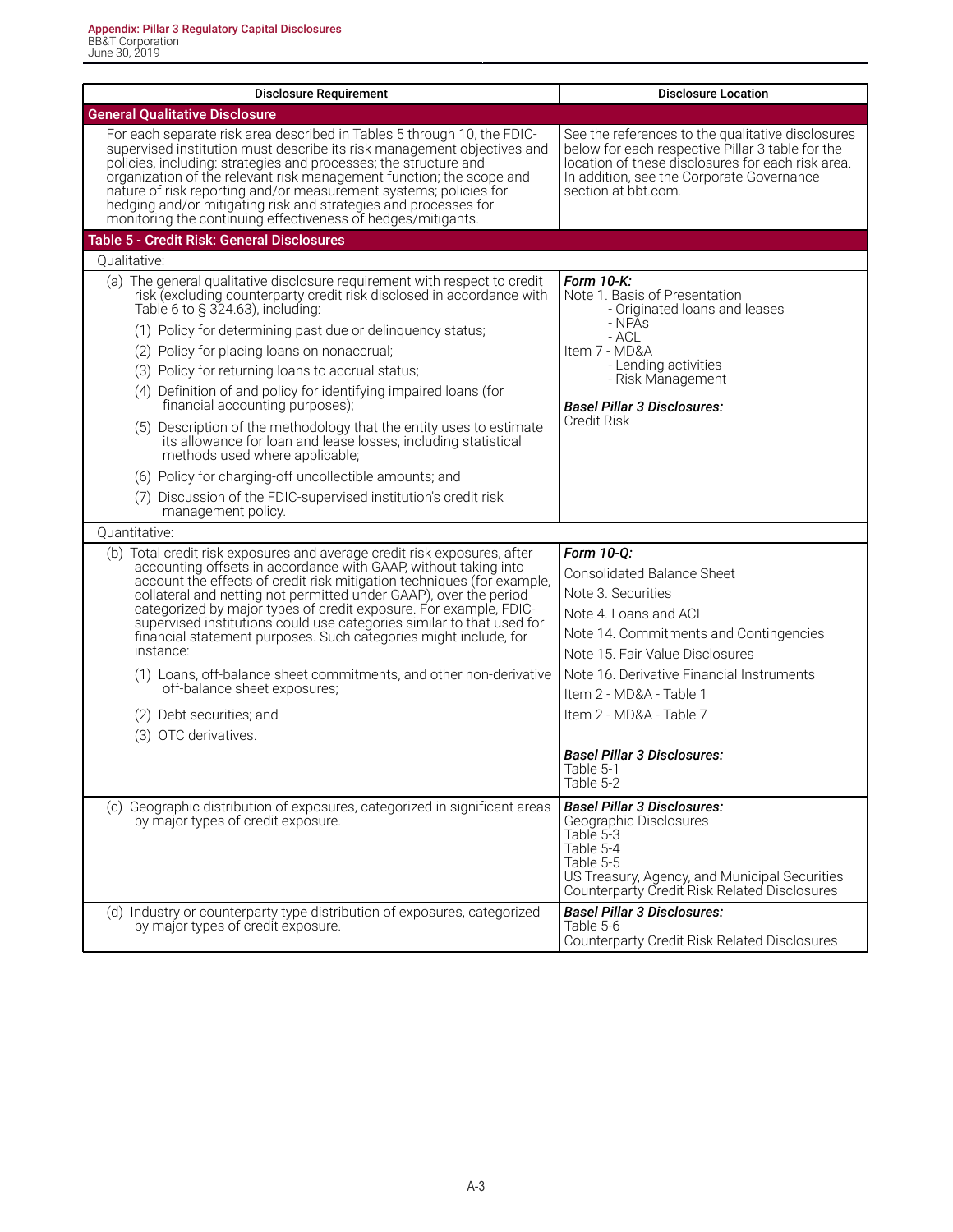| <b>Disclosure Requirement</b>                                                                                                                                                                                                                                                                                                                     | <b>Disclosure Location</b>                                                                 |
|---------------------------------------------------------------------------------------------------------------------------------------------------------------------------------------------------------------------------------------------------------------------------------------------------------------------------------------------------|--------------------------------------------------------------------------------------------|
| (e) By major industry or counterparty type:                                                                                                                                                                                                                                                                                                       | Form 10-Q:                                                                                 |
| (1) Amount of impaired loans for which there was a related<br>allowance under GAAP;                                                                                                                                                                                                                                                               | Note 4. Loans and ACL                                                                      |
| (2) Amount of impaired loans for which there was no related<br>allowance under GAAP;                                                                                                                                                                                                                                                              | <b>Basel Pillar 3 Disclosures:</b><br>Industry Disclosures                                 |
| (3) Amount of loans past due 90 days and on nonaccrual;                                                                                                                                                                                                                                                                                           | Table 5-6                                                                                  |
| (4) Amount of loans past due 90 days and still accruing;                                                                                                                                                                                                                                                                                          |                                                                                            |
| (5) The balance in the allowance for loan and lease losses at the end<br>of each period, disaggregated on the basis of the entity's<br>impairment method. To disaggregate the information required<br>on the basis of impairment methodology, an entity shall<br>separately disclose the amounts based on the requirements in<br>GAAP; and        |                                                                                            |
| (6) Charge-offs during the period.                                                                                                                                                                                                                                                                                                                |                                                                                            |
| (f) Amount of impaired loans and, if available, the amount of past due<br>loans categorized by significant geographic areas including, if<br>practical, the amounts of allowances related to each geographical<br>area, further categorized as required by GAAP.                                                                                  | <b>Basel Pillar 3 Disclosures:</b><br>Table 5-3<br>Table 5-4<br>Table 5-5                  |
| (g) Reconciliation of changes in ALLL.                                                                                                                                                                                                                                                                                                            | Form 10-Q;                                                                                 |
|                                                                                                                                                                                                                                                                                                                                                   | Note 4. Loans and ACL                                                                      |
| (h) Remaining contractual maturity breakdown (for example, one year or<br>less) of the whole portfolio, categorized by credit exposure.                                                                                                                                                                                                           | <b>Basel Pillar 3 Disclosures:</b><br>Table 5-1<br>Table 5-2                               |
| Table 6 - Credit Risk: General Disclosure for Counterparty Credit Risk-Related Exposures                                                                                                                                                                                                                                                          |                                                                                            |
| Oualitative:                                                                                                                                                                                                                                                                                                                                      |                                                                                            |
| (a) The general qualitative disclosure requirement with respect to OTC<br>derivatives, eligible margin loans, and repo-style transactions,<br>including a discussion of:                                                                                                                                                                          | Form 10-K:<br>Note 17. Derivative Financial Instruments<br>Item 7 - MD&A - Risk Management |
| (1) The methodology used to assign credit limits for counterparty<br>credit exposures;                                                                                                                                                                                                                                                            |                                                                                            |
| (2) Policies for securing collateral, valuing and managing collateral,<br>and establishing credit reserves;                                                                                                                                                                                                                                       | Form 10-Q:                                                                                 |
| (3) The primary types of collateral taken; and                                                                                                                                                                                                                                                                                                    | Note 16. Derivative Financial Instruments                                                  |
| (4) The impact of the amount of collateral the FDIC-supervised                                                                                                                                                                                                                                                                                    |                                                                                            |
| institution would have to provide given a deterioration in the<br>FDIC-supervised institution's own creditworthiness.                                                                                                                                                                                                                             | <b>Basel Pillar 3 Disclosures:</b><br><b>Counterparty Credit Risk-Related Exposures</b>    |
|                                                                                                                                                                                                                                                                                                                                                   | BB&T's exposure to repo-style transactions is not<br>material.                             |
| Quantitative:                                                                                                                                                                                                                                                                                                                                     |                                                                                            |
| (b) Gross positive fair value of contracts, collateral held (including type,<br>for example, cash, government securities), and net unsecured credit<br>exposure. An FDIC-supervised institution also must disclose the                                                                                                                            | Form 10-Q:<br>Note 16. Derivative Financial Instruments                                    |
| notional value of credit derivative hedges purchased for counterparty<br>credit risk protection and the distribution of current credit exposure<br>by exposure type.                                                                                                                                                                              | BB&T does not currently have material credit<br>derivatives.                               |
|                                                                                                                                                                                                                                                                                                                                                   |                                                                                            |
| (c) Notional amount of purchased and sold credit derivatives, segregated<br>between use for the FDIC-supervised institution's own credit portfolio<br>and in its intermediation activities, including the distribution of the<br>credit derivative products used, categorized further by protection<br>bought and sold within each product group. | BB&T did not have material purchases or sales<br>of credit derivatives.                    |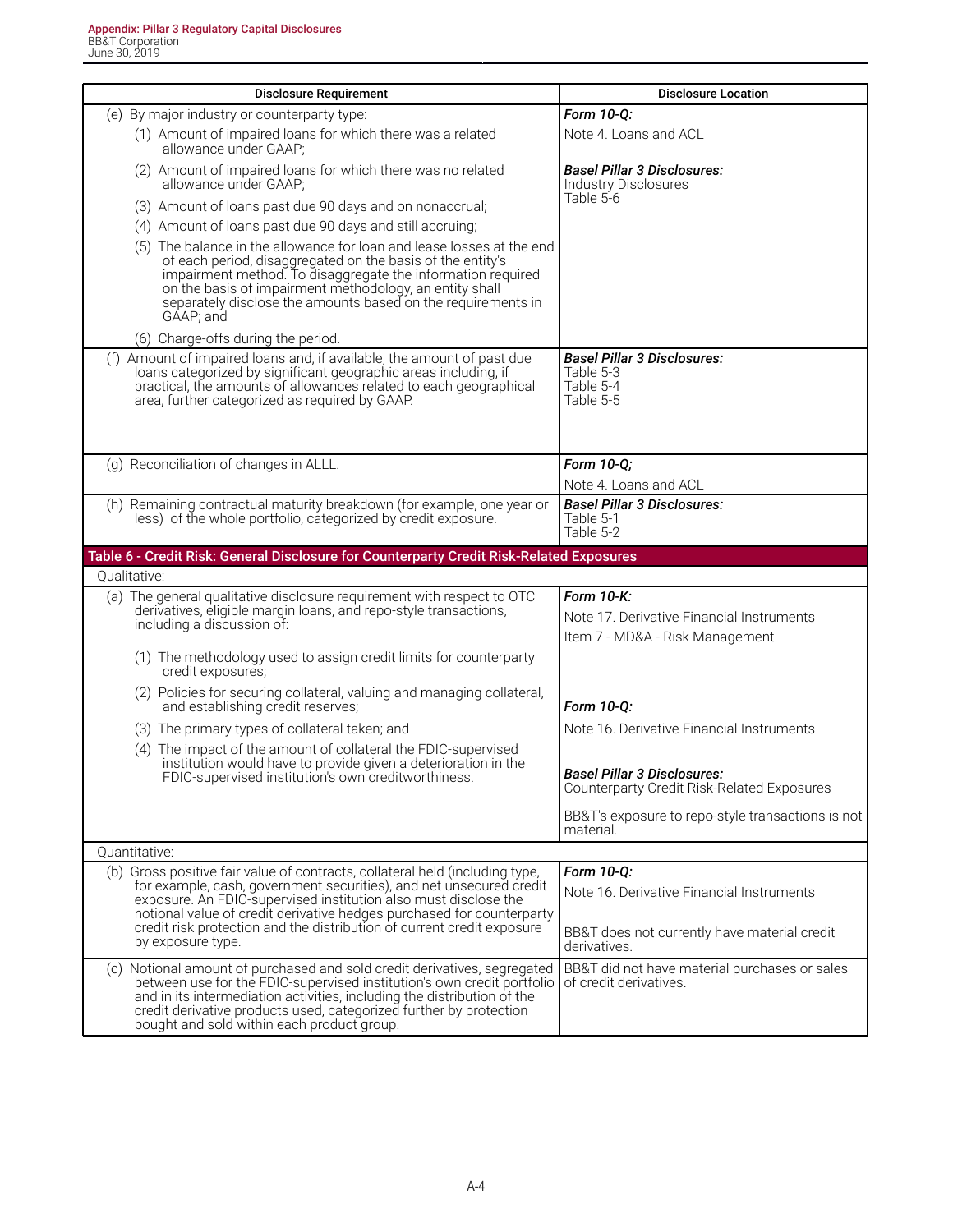| <b>Disclosure Requirement</b>                                                                                                                                                                                                                                                                                                           | <b>Disclosure Location</b>                                                                                                                                                                                                                                                                                                                                        |
|-----------------------------------------------------------------------------------------------------------------------------------------------------------------------------------------------------------------------------------------------------------------------------------------------------------------------------------------|-------------------------------------------------------------------------------------------------------------------------------------------------------------------------------------------------------------------------------------------------------------------------------------------------------------------------------------------------------------------|
| <b>Table 7 - Credit Risk Mitigation</b>                                                                                                                                                                                                                                                                                                 |                                                                                                                                                                                                                                                                                                                                                                   |
| Qualitative:                                                                                                                                                                                                                                                                                                                            |                                                                                                                                                                                                                                                                                                                                                                   |
| (a) The general qualitative disclosure requirement with respect to credit<br>risk mitigation, including:<br>(1) Policies and processes for collateral valuation and management;<br>(2) A description of the main types of collateral taken by the FDIC-<br>supervised institution;                                                      | Form 10-K:<br>Note 1. Basis of Presentation<br>- Originated loans and leases<br>- TDRs<br>- NPAs<br>- ACL - Commercial                                                                                                                                                                                                                                            |
| (3) The main types of guarantors/credit derivative counterparties and<br>their creditworthiness; and<br>(4) Information about (market or credit) risk concentrations with<br>respect to credit risk mitigation.                                                                                                                         | Note 13. Commitments and Contingencies<br>Note 16, Fair Value Disclosures<br>- Contractual commitments<br>Note 17. Derivative Financial Instruments<br>- Dealer Counterparties<br>Item 7 - MD&A<br>- Risk Management<br>- Risk Management - Credit risk<br>- Risk Management - Market risk<br>- Lending Activities<br>- Critical Accounting Policies - Derivative |
|                                                                                                                                                                                                                                                                                                                                         | Assets and Liabilities<br>Item 1A - Risk Factors - Credit Risk<br>Item 1A - Risk Factors - Market Risk                                                                                                                                                                                                                                                            |
| Ouantitative:                                                                                                                                                                                                                                                                                                                           |                                                                                                                                                                                                                                                                                                                                                                   |
| For each separately disclosed credit risk portfolio, the total exposure<br>(b)<br>that is covered by eligible financial collateral, and after the<br>application of haircuts.                                                                                                                                                           | <b>Basel Pillar 3 Disclosures:</b><br>Table 7-1                                                                                                                                                                                                                                                                                                                   |
| (c) For each separately disclosed portfolio, the total exposure that is<br>covered by guarantees/credit derivatives and the risk-weighted asset<br>amount associated with that exposure.                                                                                                                                                | <b>Basel Pillar 3 Disclosures:</b><br><b>Risk Mitigation</b>                                                                                                                                                                                                                                                                                                      |
| <b>Table 8 - Securitization</b>                                                                                                                                                                                                                                                                                                         |                                                                                                                                                                                                                                                                                                                                                                   |
| Qualitative:                                                                                                                                                                                                                                                                                                                            |                                                                                                                                                                                                                                                                                                                                                                   |
| (a) The general qualitative disclosure requirement with respect to a<br>securitization (including synthetic securitizations), including a<br>discussion of:                                                                                                                                                                             | <b>Basel Pillar 3 Disclosures:</b><br>Securitizations                                                                                                                                                                                                                                                                                                             |
| (1) The FDIC-supervised institution's objectives for securitizing<br>assets, including the extent to which these activities transfer<br>credit risk of the underlying exposures away from the FDIC-<br>supervised institution to other entities and including the type of<br>risks assumed and retained with resecuritization activity; | Form 10-K:<br>Note 1. Basis of Presentation<br>Item 7 - MD&A - Risk Management                                                                                                                                                                                                                                                                                    |
| (2) The nature of the risks (e.g. liquidity risk) inherent in the<br>securitized assets;                                                                                                                                                                                                                                                |                                                                                                                                                                                                                                                                                                                                                                   |
| (3) The roles played by the FDIC-supervised institution in the<br>securitization process and an indication of the extent of the<br>FDIC-supervised institution's involvement in each of them;                                                                                                                                           |                                                                                                                                                                                                                                                                                                                                                                   |
| (4) The processes in place to monitor changes in the credit and<br>market risk of securitization exposures including how those<br>processes differ for resecuritization exposures;                                                                                                                                                      |                                                                                                                                                                                                                                                                                                                                                                   |
| (5) The FDIC-supervised institution's policy for mitigating the credit<br>risk retained through securitization and resecuritization<br>exposures; and                                                                                                                                                                                   |                                                                                                                                                                                                                                                                                                                                                                   |
| (6) The risk-based capital approaches that the FDIC-supervised<br>institution follows for its securitization exposures including the<br>type of securitization exposure to which each approach applies.                                                                                                                                 |                                                                                                                                                                                                                                                                                                                                                                   |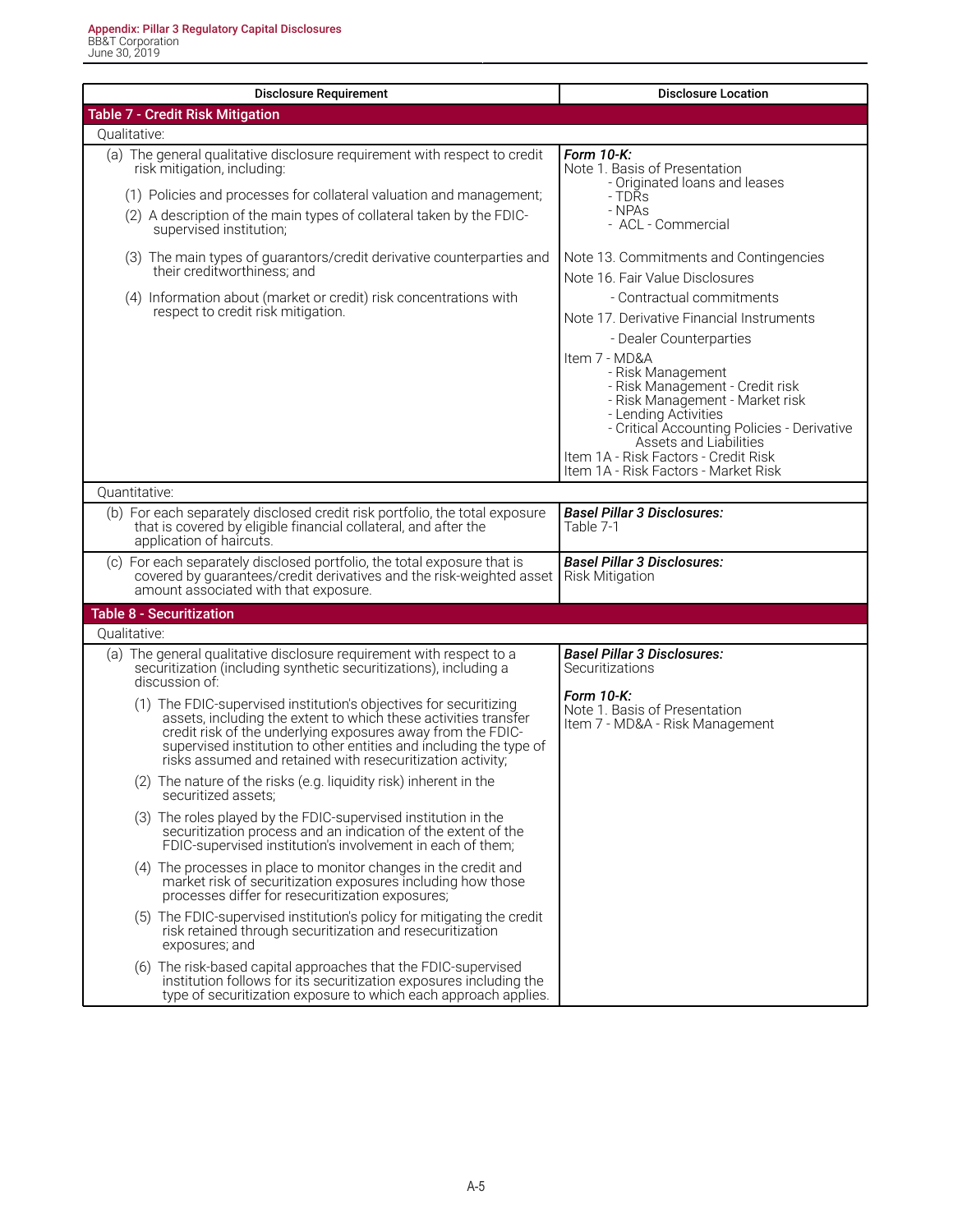| <b>Disclosure Requirement</b>                                                                                                                                                                                                                                                                                                                                                        | <b>Disclosure Location</b>                                                                                                                               |
|--------------------------------------------------------------------------------------------------------------------------------------------------------------------------------------------------------------------------------------------------------------------------------------------------------------------------------------------------------------------------------------|----------------------------------------------------------------------------------------------------------------------------------------------------------|
| $(b)$ A list of:                                                                                                                                                                                                                                                                                                                                                                     | Not applicable, BB&T does not currently<br>securitize assets.                                                                                            |
| (1) The type of securitization SPEs that the FDIC-supervised<br>institution, as sponsor, uses to securitize third-party exposures.<br>The FDIC-supervised institution must indicate whether it has<br>exposure to these SPEs, either on- or off-balance sheet; and                                                                                                                   |                                                                                                                                                          |
| (2) Affiliated entities:                                                                                                                                                                                                                                                                                                                                                             |                                                                                                                                                          |
| (i) That the FDIC-supervised institution manages or advises; and                                                                                                                                                                                                                                                                                                                     |                                                                                                                                                          |
| (ii) That invest either in the securitization exposures that the<br>FDIC-supervised institution has securitized or in<br>securitization SPEs that the FDIC-supervised institution<br>sponsors.                                                                                                                                                                                       |                                                                                                                                                          |
| (c) Summary of the FDIC-supervised institution's accounting policies for<br>securitization activities, including:                                                                                                                                                                                                                                                                    | Not applicable, BB&T does not currently<br>securitize assets.                                                                                            |
| (1) Whether the transactions are treated as sales or financings;                                                                                                                                                                                                                                                                                                                     |                                                                                                                                                          |
| (2) Recognition of gain-on-sale;                                                                                                                                                                                                                                                                                                                                                     |                                                                                                                                                          |
| (3) Methods and key assumptions applied in valuing retained or<br>purchased interests;                                                                                                                                                                                                                                                                                               |                                                                                                                                                          |
| (4) Changes in methods and key assumptions from the previous<br>period for valuing retained interests and impact of the changes;                                                                                                                                                                                                                                                     |                                                                                                                                                          |
| (5) Treatment of synthetic securitizations;                                                                                                                                                                                                                                                                                                                                          |                                                                                                                                                          |
| (6) How exposures intended to be securitized are valued and<br>whether they are recorded under subpart D of this part; and                                                                                                                                                                                                                                                           |                                                                                                                                                          |
| (7) Policies for recognizing liabilities on the balance sheet for<br>arrangements that could require the FDIC-supervised institution<br>to provide financial support for securitized assets.                                                                                                                                                                                         |                                                                                                                                                          |
| (d) An explanation of significant changes to any quantitative information<br>since the last reporting period.                                                                                                                                                                                                                                                                        | <b>Basel Pillar 3 Disclosures:</b><br>Securitizations                                                                                                    |
| Quantitative:                                                                                                                                                                                                                                                                                                                                                                        |                                                                                                                                                          |
| (e) The total outstanding exposures securitized by the FDIC-supervised<br>institution in securitizations that meet the operational criteria<br>provided in § 324.41 (categorized into traditional and synthetic<br>securitizations), by exposure type, separately for securitizations of<br>third-party exposures for which the FDIC-supervised institution acts<br>only as sponsor. | Not applicable, BB&T does not currently<br>securitize assets.                                                                                            |
| (f) For exposures securitized by the FDIC-supervised institution in<br>securitizations that meet the operational criteria in § 324.41:                                                                                                                                                                                                                                               | Not applicable, BB&T does not currently<br>securitize assets.                                                                                            |
| (1) Amount of securitized assets that are impaired/past due<br>categorized by exposure type; and                                                                                                                                                                                                                                                                                     |                                                                                                                                                          |
| (2) Losses recognized by the FDIC-supervised institution during the<br>current period categorized by exposure type.                                                                                                                                                                                                                                                                  |                                                                                                                                                          |
| (g) The total amount of outstanding exposures intended to be securitized<br>categorized by exposure type.                                                                                                                                                                                                                                                                            | Not applicable, BB&T does not currently<br>securitize assets.                                                                                            |
| (h) Aggregate amount of:                                                                                                                                                                                                                                                                                                                                                             | <b>Basel Pillar 3 Disclosures:</b>                                                                                                                       |
| (1) On-balance sheet securitization exposures retained or purchased<br>categorized by exposure type; and                                                                                                                                                                                                                                                                             | Table 8-1                                                                                                                                                |
| (2) Off-balance sheet securitization exposures categorized by<br>exposure type.                                                                                                                                                                                                                                                                                                      |                                                                                                                                                          |
| Aggregate amount of securitization exposures retained or<br>(i)<br>(1)<br>purchased and the associated capital requirements for these<br>exposures, categorized between securitization and<br>resecuritization exposures, further categorized into a<br>meaningful number of risk weight bands and by risk-based<br>capital approach (e.g., SSFA); and                               | <b>Basel Pillar 3 Disclosures:</b><br>Table 8-2<br>Table 8-3<br>BB&T does not have any securitization<br>exposures that have been deducted from capital. |
| (2) Exposures that have been deducted entirely from tier 1 capital,<br>CEIOs deducted from total capital (as described in § 324.42(a)<br>(1)), and other exposures deducted from total capital should be<br>disclosed separately by exposure type.                                                                                                                                   |                                                                                                                                                          |
| (j) Summary of current year's securitization activity, including the amount<br>of exposures securitized (by exposure type), and recognized gain or<br>loss on sale by exposure type.                                                                                                                                                                                                 | BB&T does not currently securitize assets. The<br>gain or loss on sale of securitizations was<br>immaterial for the most recent quarter.                 |